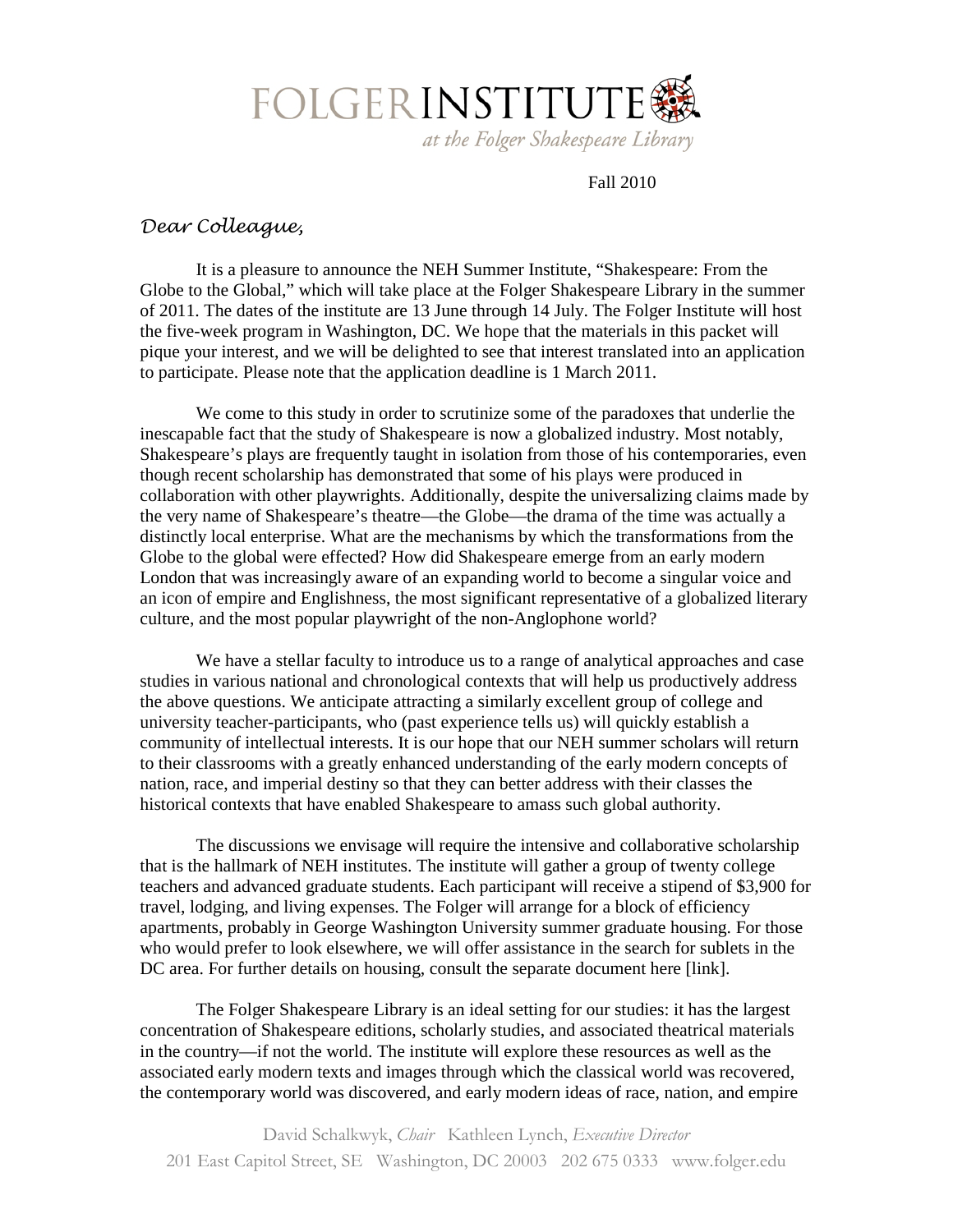were formulated. Participants will work closely with those resources, both in and out of formal sessions. They will, among other uses, order photographic surrogates of the most exciting of those materials for posting on a collaborative website that will be its own resource for teaching and further study.

Additionally, the Folger has a well earned reputation as a gathering place for a dynamic intellectual community, where work is shared around seminar tables and at daily tea breaks, in presentations of works-in-progress, and in informal after-hours events. The sense of belonging to a select group within a larger intellectual community is the key to one recent assessment of a Folger NEH institute: "After more than 25 years of teaching, I'd say simply that this institute was one of the very best intellectual experiences of my career" and "I believe all of us felt as if we had made many new, very good friends and colleagues with whom we could share ideas and collaborate for years to come."

Please review carefully the NEH application and eligibility guidelines and instructions [link]. The components of an application and the criteria for review are detailed in this document. You should know that the Folger review committee will be especially interested in your essay. The essay should address your reasons for applying to "Shakespeare: From the Globe to the Global"; your qualifications, including ongoing research interests, to do the work of the institute and make a contribution to it; an outline of what you hope to accomplish; and an indication of the relation of the topic to your teaching. We will accept your application either online or through the mail. If you are submitting online, the deadline is midnight, 1 March 2010; if by mail, that is a postmarked deadline and you should include three complete collated copies of the required components. Two reference letters will need to be sent separately. All mailed materials should be addressed to Kathleen Lynch, Executive Director, Folger Institute, 201 East Capitol St. SE, Washington, DC 20003. We hope that many of your questions are answered in the accompanying materials. Please do not hesitate to ask for clarification on any issues. You may direct your questions to the Folger Institute's Program Assistant, Adrienne Shevchuk, at [institute@folger.edu](mailto:institute@folger.edu) or 202.675.0333.

We look forward to a provocative and stimulating institute that will draw upon the full range of the Folger's collections and will result in fresh strategies for teaching and research in the remarkable metamorphosis of Shakespeare from the London playwright to the bard of empire to the most 'universal' of all writers. We hope you will find this a compelling reason to give over part of your summer to rethinking your ways of teaching Shakespeare. We look forward to reading your application.

sincerely chad Neill

NEH Institute Director

Kathleen

NEH Grant Director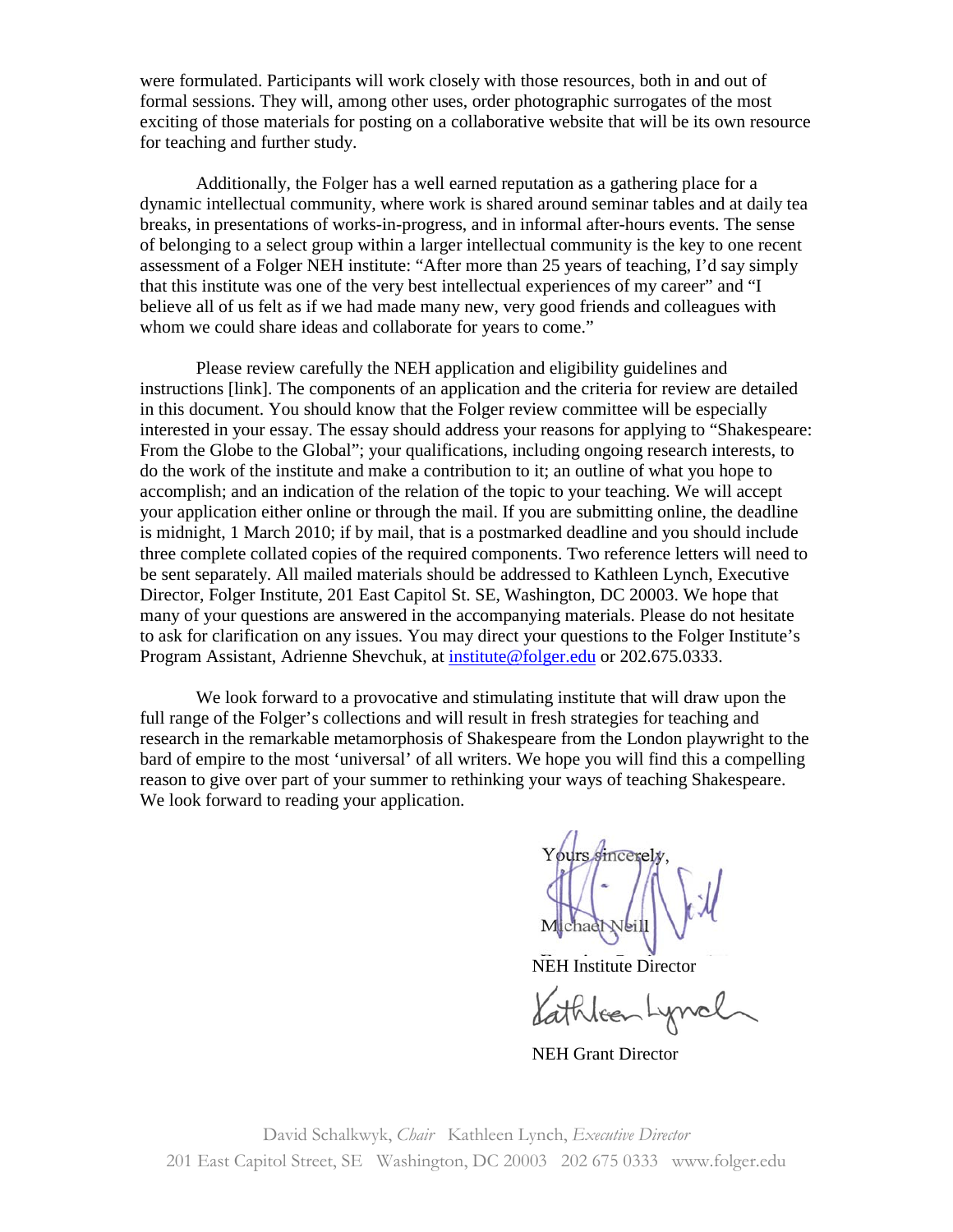### SHAKESPEARE: FROM THE GLOBE TO THE GLOBAL

## AN NEH INSTITUTE FOR COLLEGE AND UNIVERSITY TEACHERS DIRECTED BY MICHAEL NEILL, PROFESSOR OF ENGLISH EMERITUS, UNIVERSITY OF AUCKLAND AT THE FOLGER INSTITUTE CENTER FOR SHAKESPEARE STUDIES

SUMMER 2011

#### PARTICIPANT LODGING

The immediate rewards of participation in an NEH summer institute are those of joining a dynamic and challenging intellectual community. It is a demanding and exhilarating experience. The intensity makes it all the more important, then, that you have a comfortable place to lay your head at the end of the day. To that end, the Institute is dedicated to offering an option for summer group housing in the Washington area that is convenient, clean, and safe. We are also committed to offering a group option that is affordable on the NEH stipend. This is no easy task.

As we do each time we host NEH summer scholars, we will research freshly any options for group lodging that come to our attention. There is nothing that meets the criteria in our immediate neighborhood of Capitol Hill. The best solution we have found in past years is a group reservation for single-occupancy efficiency apartments on the George Washington University campus. The lodging at GWU has thus far proven to be the most viable solution for affordable, short-term, furnished lodging in Washington, DC for our college-teacher participants in NEH summer institutes. The majority of participants in past programs have assured us that their highest priority is privacy. GWU housing can offer that—without requiring a commitment of the whole summer (as do some other area graduate housing options). For summer 2011, we are aiming to house our group at "The Aston" at GWU. The Aston has single-occupancy efficiency apartments, each with a kitchen and a private bath. Another advantage is that no undergraduates are housed at the Aston.

If you want to live on the NEH stipend for the time you spend at the institute, you will want to consider this option seriously. You should expect a clean but spartan room in a building established for graduate-student housing. The rooms have internet connectivity. You need to bring your own linens and some cooking supplies. We will furnish basic table settings (from Target or Bed, Bath, and Beyond). The amenities that can be found on a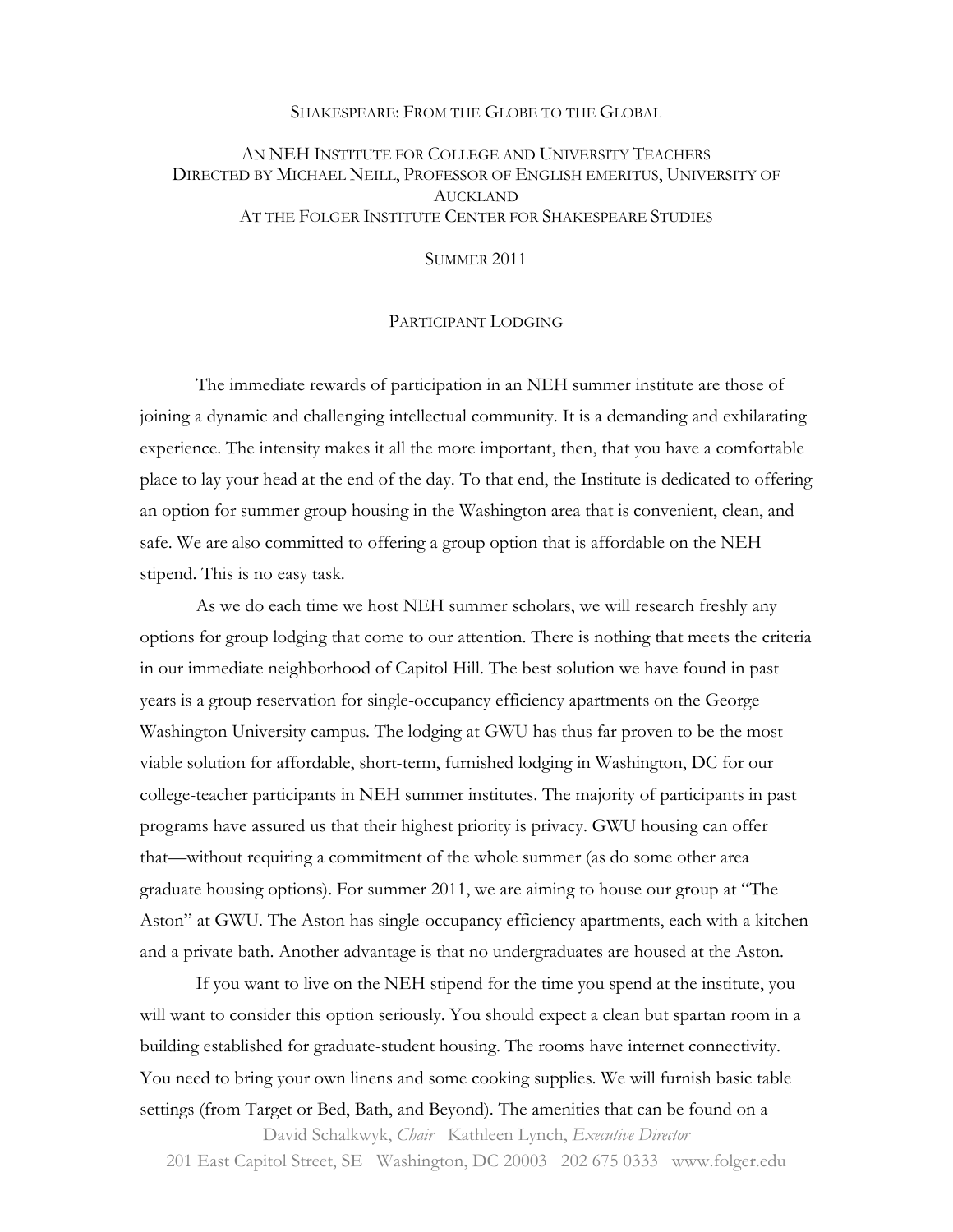college campus in summertime, including library and gym privileges, will be available to participants. The Aston is in a lively neighborhood, on the northern edge of campus, opening up to the Dupont Circle area. The Washington Metro is a short walk away from the Aston, on either the Red Line or the Orange and Blue Lines. Both have stops on Capitol Hill. There will be many options for evening activities. We don't yet have a contract for the Aston, and neither do we have the summer 2011 rate from GWU. We can report that in 2010, the rate for a single-occupancy unit was \$55 a night. Even if the rate went up by \$10 a night, the total sum would be in the neighborhood of \$2,500, leaving another \$1,400 for travel and living expenses during the five weeks of the summer institute.

If you will be coming with a spouse or a family, or if for whatever other reason, you will require more than a single room, you may want to examine summer sublets. We will survey local faculty members and Capitol Hill neighbors, and alert the group of any opportunities we may find. You should know, however, that many of these options are going to start at \$2,500 a month, and you may need to commit for a period of six to eight weeks, for a total that can easily equal the NEH stipend. To browse some possibilities in the Capitol Hill neighborhood, please consult the Capitol Hill stay site:<http://www.capitolhillstay.com/>

You may know that the Folger Shakespeare Library owns a limited number of apartments for rental to scholars nearby. You may think that this will be an option for the summer. However, you should also know that priority consideration for rental of these units is given to Folger fellows and that the summer months are very attractive for their research stays. It is highly unlikely that there would be even a single unit available, but if there is availability, we will alert our participants and whatever units are available will be rented to members of our group on a first-come, first-served basis. These also rent by the month, at prices ranging from \$769 to \$1,662, based on size and amenities. At the lower end of that price range, one will be sharing kitchen and bath facilities.

Your comfort for the summer is important to us. Please don't hesitate to ask for more information about these lodging options. We will provide updates on this website as our plans for the summer take more solid shape.

#### Links:

### GWU summer housing overview

#### The Aston

## [http://living.gwu.edu/Halls/ViewHall/merlin-cgi/building\\_id/15](http://living.gwu.edu/Halls/ViewHall/merlin-cgi/building_id/15)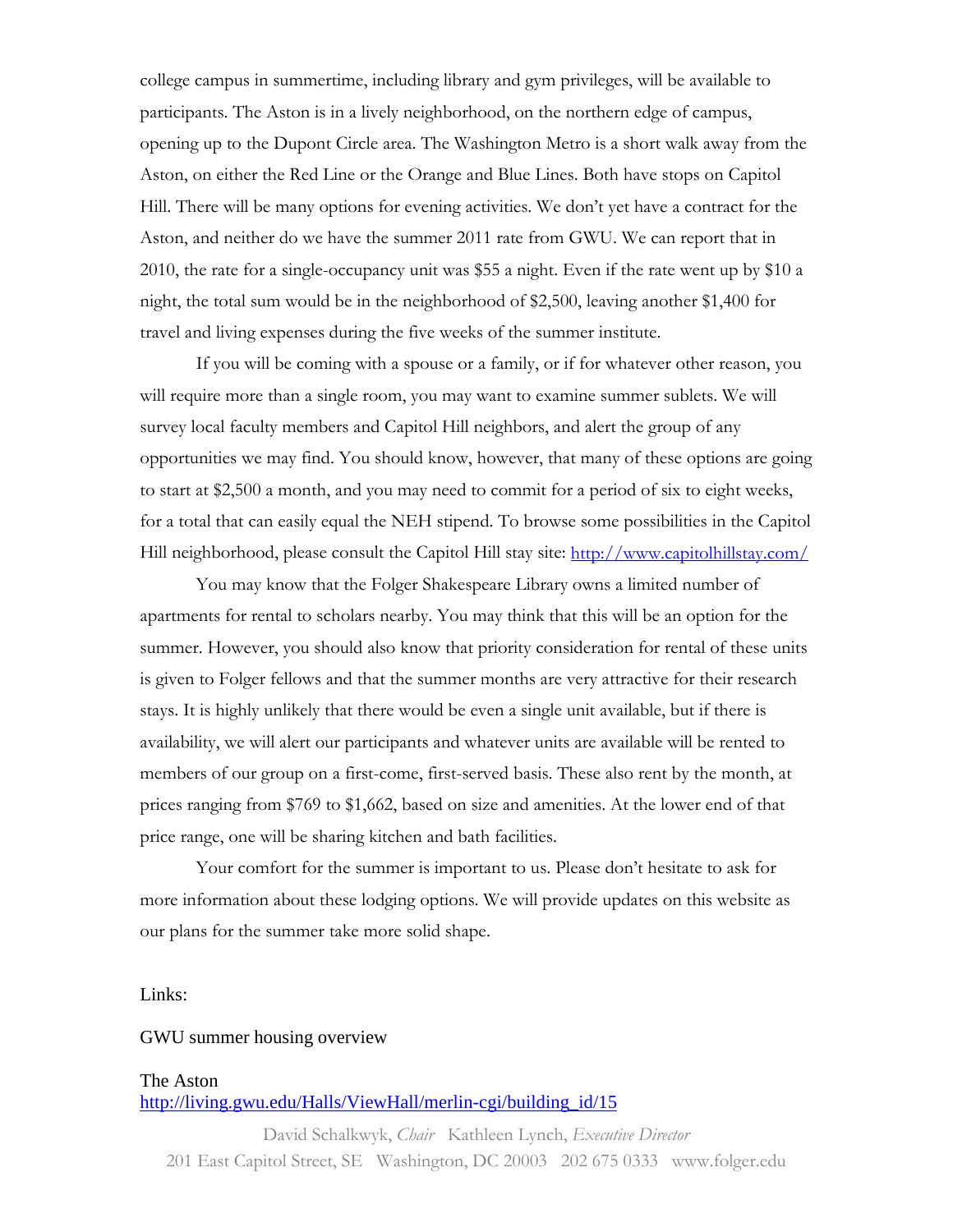Capitol Hill Stay Short-term, furnished rentals for the neighborhood

Sabbaticalstay.com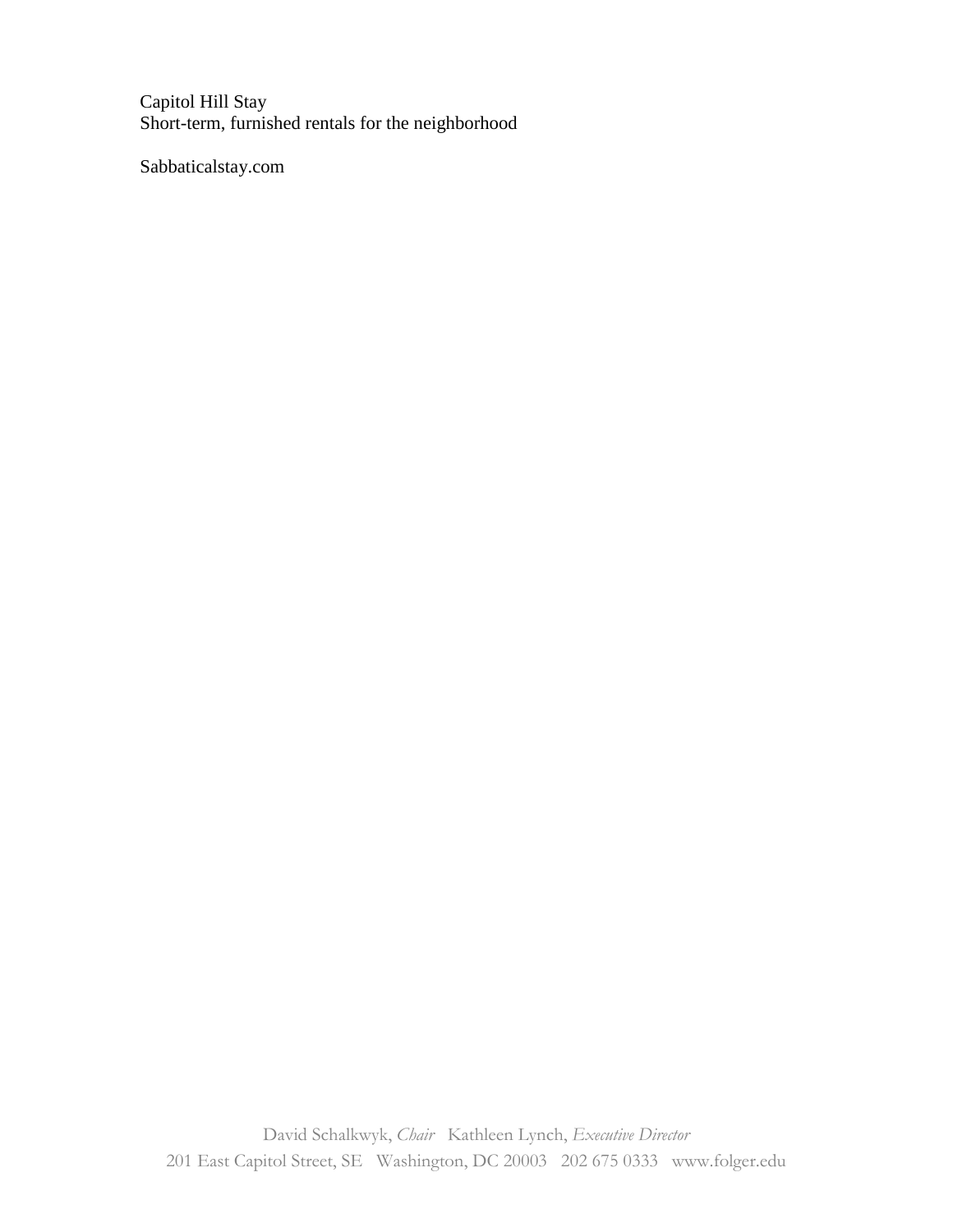### SHAKESPEARE: FROM THE GLOBE TO THE GLOBAL

## AN NEH INSTITUTE FOR COLLEGE AND UNIVERSITY TEACHERS DIRECTED BY MICHAEL NEILL, PROFESSOR OF ENGLISH EMERITUS, UNIVERSITY OF AUCKLAND AT THE FOLGER INSTITUTE CENTER FOR SHAKESPEARE STUDIES

SUMMER 2011

**SYLLABUS** 

Perhaps the most striking anomaly of contemporary literary studies, in the wake of the theoretical transformation of the humanities, is the continuing centrality of Shakespeare's works in school and university curricula throughout the English-speaking world. After several decades in which the traditional canon was systematically dismantled, only Shakespeare retains the position to which he was elevated during the rise of English studies in the nineteenth and twentieth centuries. His writing, furthermore, is typically taught in isolation from that of his contemporaries, as though it were the product of some isolated genius, rather than the work of a hard-headed professional who extensively quarried the work of other writers. Recent scholarship has demonstrated that some of his plays were actually produced in collaboration with other members of the small and relatively close-knit community of playwrights to which he belonged. The extraordinary pre-eminence granted to Shakespeare is not confined to the academy; indeed it both nourishes and feeds off the equally exceptional attention that is given to his work in theatre, cinema, and new media—a phenomenon that extends well beyond the boundaries of the Anglophone community.

The peculiarity of this situation is all the more striking when it is placed in a larger historical context. Despite the imaginative ambitions proclaimed by the very name of Shakespeare's theatre—the Globe—what is now a globalized institution began, after all, as a distinctly local, even provincial enterprise—one whose evolution was closely bound up with a project of political and cultural self-definition undertaken by what was then a minor island kingdom on the periphery of continental Europe. By contrast, the present global reach of Shakespeare's writing belongs, in part at least, to the afterlife of the now vanished empire in whose interests it was once co-opted as an instrument of cultural dominion. The institute will explore the mechanisms by which this remarkable transformation was effected.

A wide variety of recent studies by political theorists (notably Benedict Anderson), historians (including Anthony Pagden and Nicholas Canny), students of cartography and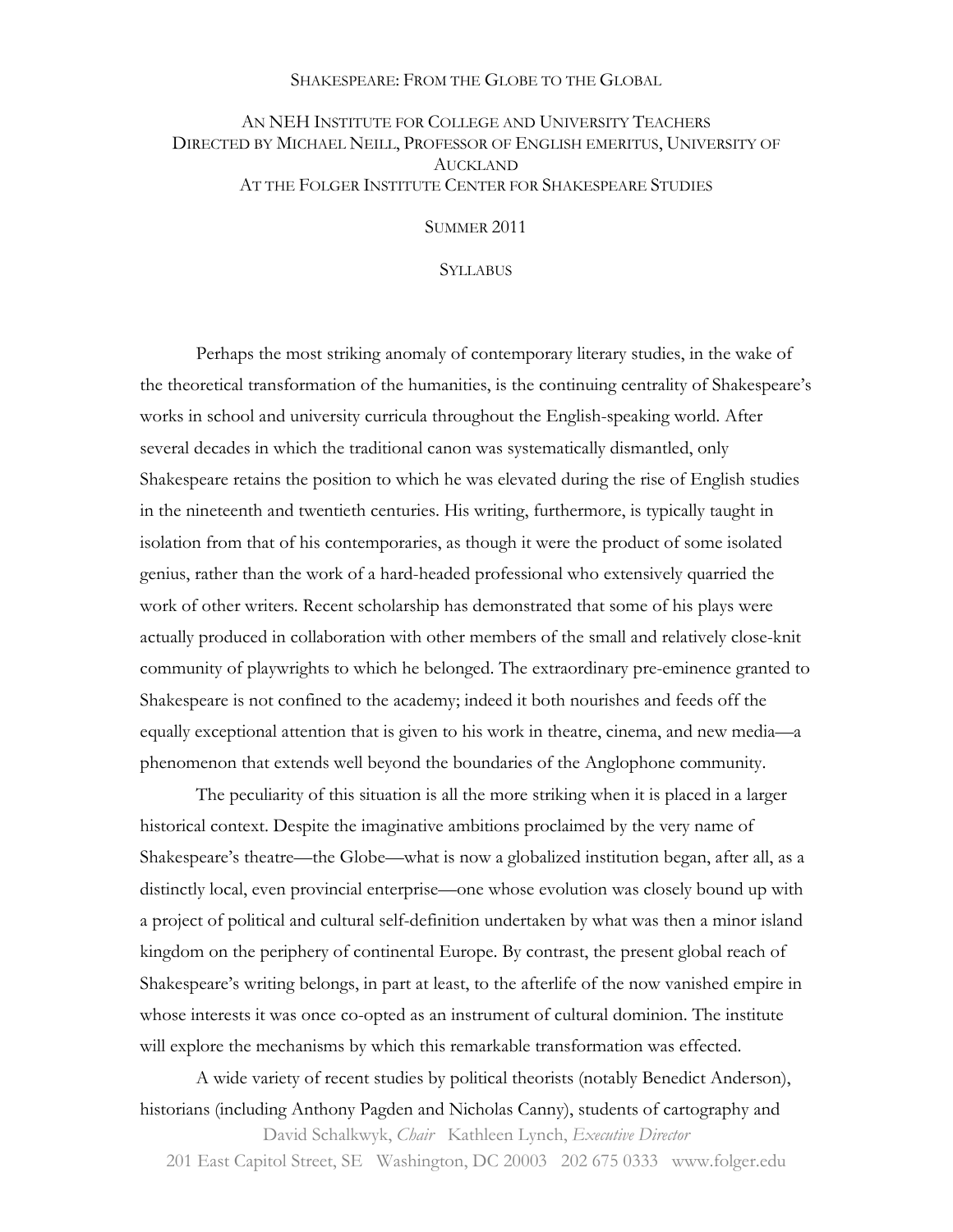chorography (J.B. Harley and Tom Conley among the most prominent of them), as well as literary scholars (Philip Edwards, Richard Helgerson, Stephen Greenblatt, John Gillies, Bernhard Klein, John Kerrigan, and Claire McEachern, among many others) have explained the complex ways in which the work of Shakespeare and his contemporaries was implicated in the invention of 'England' and the imagining of Empire. Others (including Ania Loomba, Mary Floyd-Wilson, Kim Hall, and James Shapiro) have traced in this literature the early history of racial thinking on which the emerging ideologies of nation and empire significantly depended.

These scholars have shown us that Shakespeare needs to be understood in relation to the wider cultural process through which the inhabitants of England learned to think of themselves both as members of a distinct 'nation' and as pretenders to an imperial destiny. At the same time, and from around the world, a much fuller picture has emerged of the ways in which the dramatist himself was subsequently reconstituted as England's literary patron saint and the bard of empire—at once the peculiar incarnation of Englishness and the most 'universal' of all writers. This metamorphosis has been explored from one perspective by such literary scholars as Jonathan Bate and Michael Dobson, and from other directions under the influence of the postcolonial turn in contemporary criticism and theatrical practice.

Such scholarship has ensured that Shakespeare studies remain at the very forefront of early modern humanities. For literary texts are rich repositories of social attitudes and assumptions, fears and desires. Moreover, malleable as they are in performance, and rendered over time in a wide range of idioms and media, the dramatic scripts of Shakespeare and his contemporary playwrights are especially potent cultural signifiers. It is a further paradox, then, that in the classroom Shakespeare should still have the unfortunate status of required reading—stale, dry, and canonically ossified. College teachers, especially those teaching survey courses, may not themselves have conducted the research on the rich and complicated history of reception, adaptation, and translation traced above. There are many pressing reasons to rectify that situation—not least the fact that America's undergraduate classrooms today are themselves increasingly multicultural. Consequently teachers have to be better equipped to address the many difficult and contentious issues that Shakespeare's plays raise in discussion. Some teachers (as well as theatre companies) may fear to teach (or produce) hot-button plays like *The Merchant of Venice* and *Othello*. Today's headlines similarly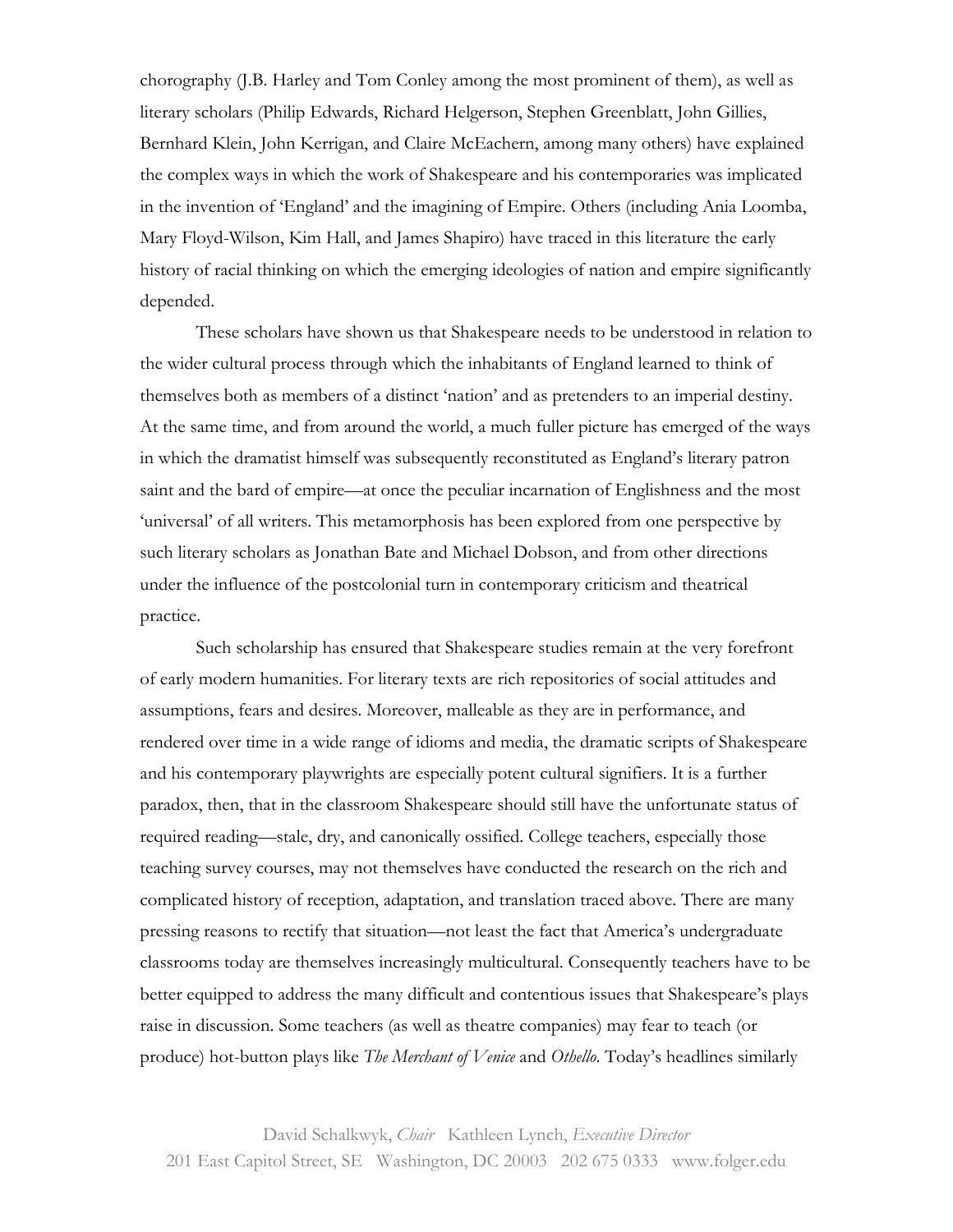demand an understanding of the global ramifications of political, economic, and religious actions and beliefs.

There is no institution in the United States better equipped than the Folger Shakespeare Library to analyze the history of Shakespeare's status as a cultural icon—and none with a greater responsibility to do so. The Folger has played a role in the construction of Shakespeare as an exceptional genius. But at the same time its founders obsessively collected every textual variant they could to identify the "true Shakespeare," they also presciently collected his world—or the textual remains thereof. The Folger continues to actively build its Shakespeare collection—more than 2,000 translations in 40 languages, including *Hamlet* in Esperanto and Klingon, editions "extra-illustrated" with memorabilia, 250,000 playbills, thousands of theatrical prints and photographs. Twenty college and university teachers, working with professional staff and a distinguished faculty of scholars of literature and history, will delve into these materials.

The five weeks of this institute will enable participants to come to terms with the historical processes outlined above through intensive study of a sequence of topics, each typically linked to one or more plays by Shakespeare and his contemporaries. Starting with the drama's self-conscious look to the classical world for exemplarity, "From the Globe to the Global" will pay particular attention to Ireland, the New World, and the Islamic East as key sites for the evolution of ideologies of colonial and commercial expansion. We will then go on to examine the progressive institutionalization of Shakespeare in imperial and colonial contexts, as well as to consider various postcolonial attempts at re-appropriation of his work. We conclude with a group of case studies to illustrate the ways in which contemporary theatrical productions, films, and new media are extending the reach of Shakespeare well beyond the old boundaries of empire, turning engagement with his work into a genuinely global phenomenon.

The collaborative construction of a resource-rich website will be a substantial and durable record of the institute's findings. The course description, weekly syllabus, and bibliographies (posted here in preliminary form) will form the nucleus of a lasting website, to be relocated on the web among the Folger Institute's "Primary Sourcebooks." Participants will elaborate this site in whatever ways they deem best. Contributions may include classroom exercises, course syllabi, annotated lists of films and videos, and web links.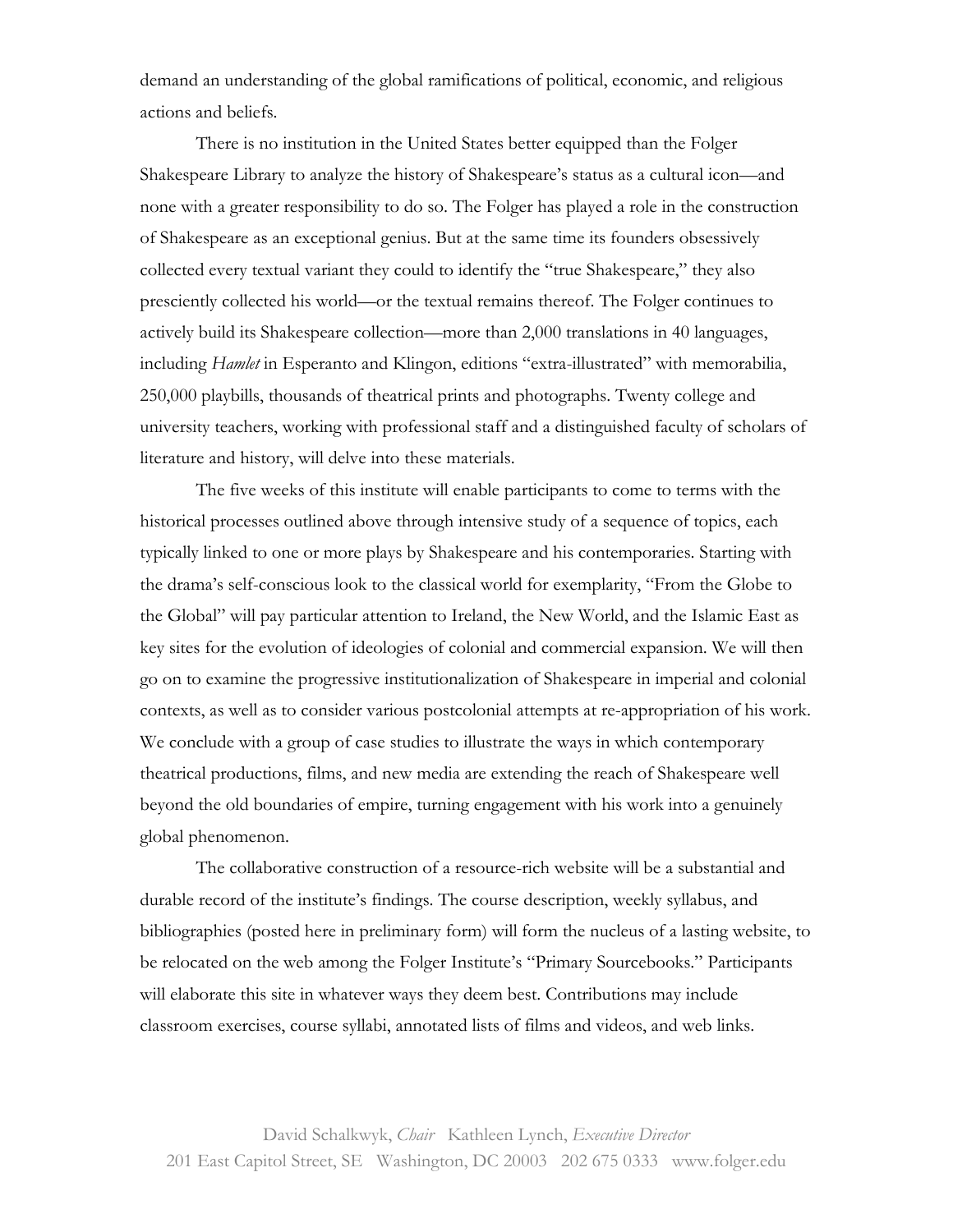### DAILY SCHEDULE

The institute will meet from 1 to 4:30 pm, Mondays through Thursdays. The schedule is adjusted to Tuesday through Friday for the week when July 4 falls on a Monday. Participants will be advised to come having refreshed their readings of a core group of plays, including *Antony and Cleopatra*, *Henry V,* and *Othello*. In session, discussions of assigned and pre-circulated readings will be led variously by the director and the visiting faculty. Participants will report on group or individual assignments as well as create the intellectual through-lines across faculty visits. Weekly film screenings will be scheduled on Friday afternoons or weekday evenings. Possibilities include Julie Taymor's *Titus Andronicus*, Janet Suzman's *Othello*, and Merchant-Ivory's *Shakespeare-Wallah,* as well as adaptations by Kurosawa and other non-Anglophone directors. Mornings will be free for library work. A weekly social event will be scheduled; otherwise participants' evenings are free. A full schedule will be distributed to participants in advance.

Each of the five weeks of the institute will feature case studies designed to provide a point of entry to larger questions, contexts, and resources. Each of these case studies will send participants, faculty, and staff in search of relevant texts, images, maps, videos, and other assorted items in the library. Throughout the summer, participants will be formulating future research projects. They will collaborate on a web posting of the Institute's findings. They will also be encouraged to devise strategies for integrating those findings into their own teaching, from Shakespeare survey courses and interdisciplinary introductions to the early modern world to specialized seminars for English majors and other upperclassmen.

#### **SYLLABUS**

*Part One: Shakespeare in the Globe*

Week One: History in the Globe, The Globe in History 13 June-16 June 2011 (Monday through Thursday) **Coppelia Kahn** (Professor of English, Brown University) Peter Lake (Professor of History, Vanderbilt University)

David Schalkwyk, *Chair* Kathleen Lynch, *Executive Director* After introductions and a tour of the library, the NEH summer scholars will sound several key themes in discussion with Professor Neill: they will examine the Globe Theatre both as a space for staging the nation and as a structure whose very architecture, through its self-consciously "Roman" aspect, spoke of imperial dreams. They will consider the ways the idea of England itself was strengthened as a focus of loyalty, at the expense of a tyrannous monarch, as for instance in *Richard II*. They will look at Shakespeare's implication in the discourses of conquest and trade (reflecting Samuel Purchas's description of soldiers and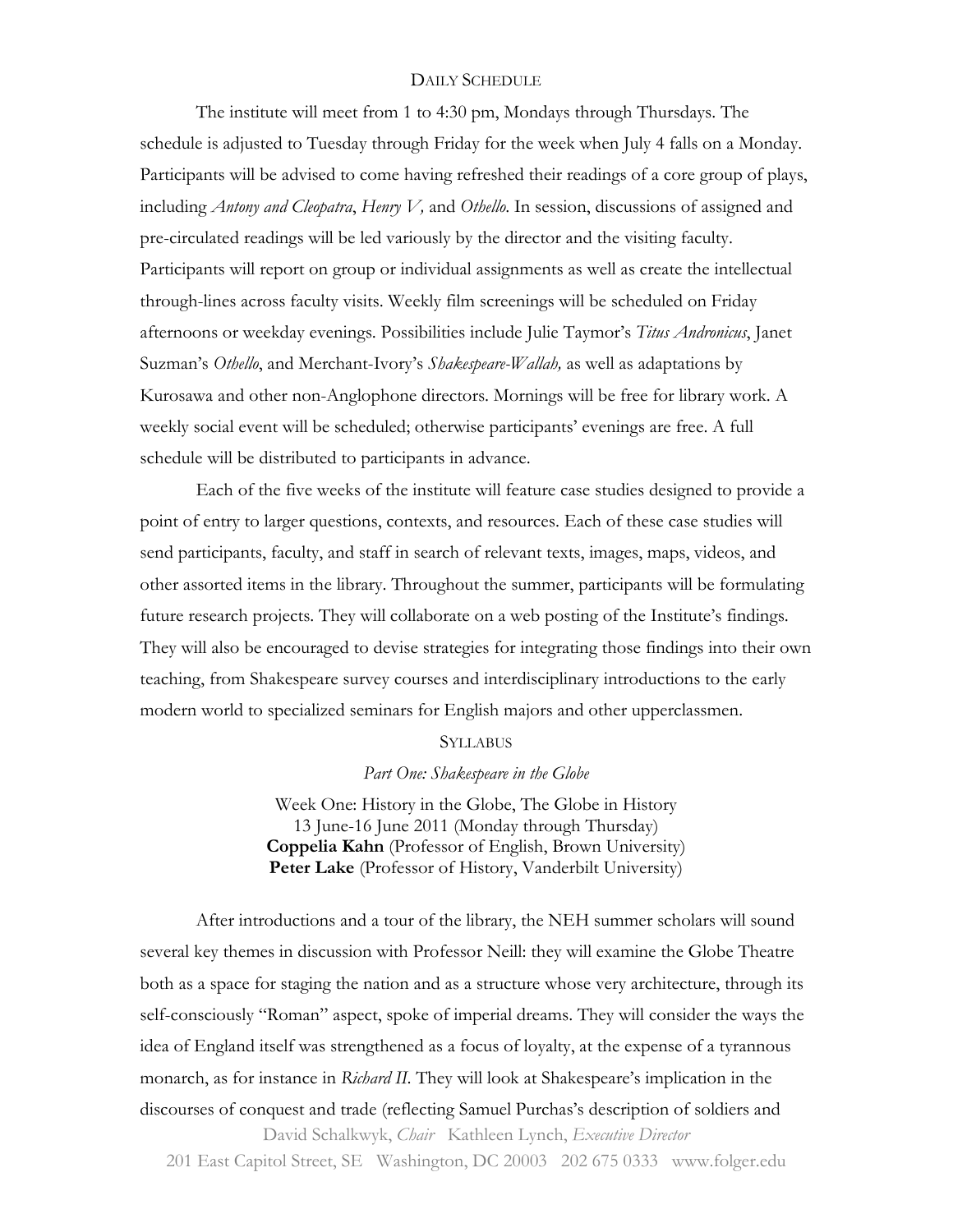merchants as "the world's two eyes to see itself"), and at his exploration of ideas of difference (religious, 'racial,' and geographic). Readings from Richard Helgerson, *Forms of Nationhood,* Benedict Anderson, *Imagined Communities,* Peter Womack, "Imagining Communities: Theatres and the English Nation in the C16th," and Coppelia Kahn, *Roman Shakespeare* will frame discussion.

Working with Professor Kahn, the group will then spend two days on Shakespeare's Roman plays, including *Antony and Cleopatra* and *Cymbeline.* They will focus on the texts as lenses simultaneously refracting Shakespeare's England and the historical setting within the play. Coppelia Kahn will draw on her own *Roman Shakespeare*, as well as scholarship by Heather James, Timothy Hampton, Robert Miola, and others to lead discussion on such issues as the place Rome held in English culture, the ways Roman examples entered into the self-presentation of Elizabeth and James as monarchs, the ways Roman ideas shaped English ideas of civilization, barbarism, and the right of conquest. Participants will also consider Shakespeare's treatment of the Latin texts on which he drew in writing the Roman plays, including Thomas North's translation of Plutarch's *Lives* and works by Virgil and Ovid. They will study the ways *Titus Andronicus* calls attention to Latin texts *per se*, which are quoted, misinterpreted, and appear onstage as props. They will ask what view of Rome as a cultural model is implied? How does the conflation of republic with empire compare with North's version of Roman political systems?

On the second day of her visit, Kahn will turn to *Antony and Cleopatra.* Antony and his comrades see his choice between Rome or Egypt as a stark conflict of mutually exclusive alternatives such as firmness vs. mutability, male vs. female, reason vs. will. How does this binary construct the idea of the empire? How does the empire rely on the other, in the person of Cleopatra, for its validity? How is the rivalry between male equals linked to an ideology of empire? The group will also bring *Cymbeline* into discussion*.* This late romance continues the discourse of empire in a British vein, by enacting Britain's tributary relationship to Rome as a struggle to define British identity. What do the movements of Posthumus, from Britain to Rome and back again, suggest about Britain in relation to the Roman model of empire? Can Britain be independent of Rome, or is it always already in Rome's shadow?

To round out the first week's considerations of the significance of historical perspective, Professor Peter Lake will focus more closely on the ways that the staging of a historical subject provided a means of directly addressing contemporary issues that were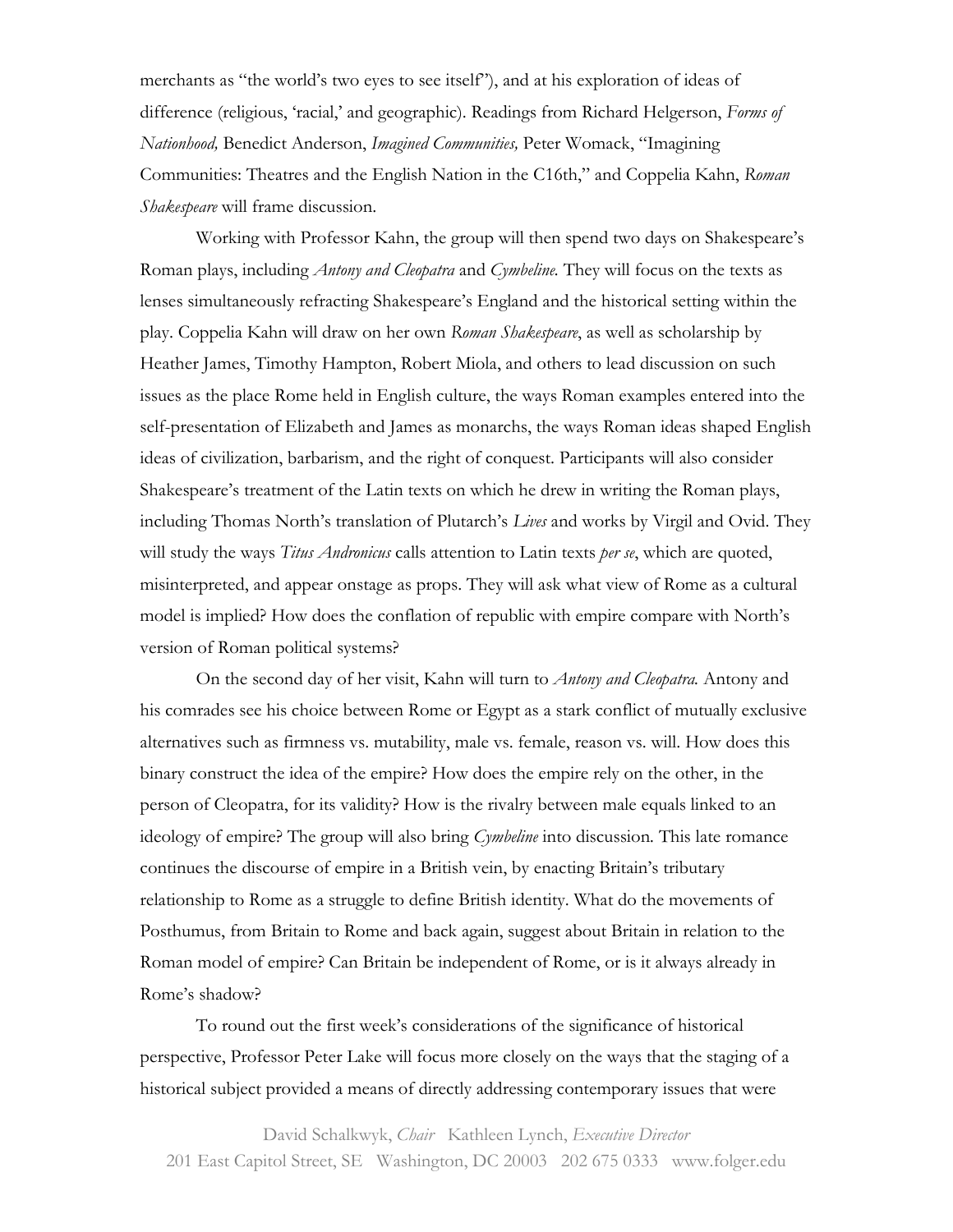otherwise extremely difficult, if not impossible, to address in public or indeed to discuss licitly even in private: issues like the succession, the conduct of the war, the rights and wrongs of resistance, and the nature of monarchical legitimacy. The famous, or infamous, example of this was the staging of *Richard II* by members of the Essex rebellion the night before the rebellion. "Know you not that I am Richard?" Elizabeth was reported to have demanded.

Articles by Paul Hammer and Peter Lake have thrown new light on this and other such commissioned performances. For the purposes of the institute, Lake will focus on the lesser known *1Henry VI* and *King John*. The former can be considered as a discussion of issues surrounding the conduct of the war in France. Its resonance as such emerges most clearly if it is read against events immediately prior to its first performances (i.e. the siege of Rouen) and more clearly still if it is read as a prequel to *2* and *3 Henry VI.* Lake will ask how its argument interacts with what follows in the historically 'later,' but in fact, theatrically earlier, plays. His thesis: the outcomes depicted in those later plays were contingent upon the events depicted in Part I, and thus avoidable, both at the time and in the future if the lessons of Part I are heeded in the present.

*King John* is another play concerned with the conduct of war against the foreigner and its impact on issues of monarchical stability and legitimacy. The group will read Shakespeare's play against another version of the same events in *The troublesome reign of King John.* There is some debate about the date of these plays, especially about whether *The troublesome reign* preceded Shakespeare's version or not. Participants will consider the interpretive consequences of such matters.

Week Two: Imagining Boundaries: Nation and Plantation 20 June-23 June 2011 (Monday through Thursday) **Bernhard Klein** (Professor of English, University of Kent) **Kim Hall** (Professor of English & Director of Africana Studies, Barnard College)

The institute stays with history plays to open a study of the peculiar cultural location of England's most immediate 'foreign' neighbour, Ireland. Professor Klein will direct attention to scenes from *Henry V*, and consider its complex negotiation of an inclusive 'British' nationhood with a focus on Shakespeare's only 'stage Irishman,' Captain Macmorris. Participants will discuss issues of cultural perception: What did the English 'see' when looking across to Ireland? What political circumstances and historical assumptions conditioned their gaze? What purposes did the construction of Ireland as a 'savage isle' serve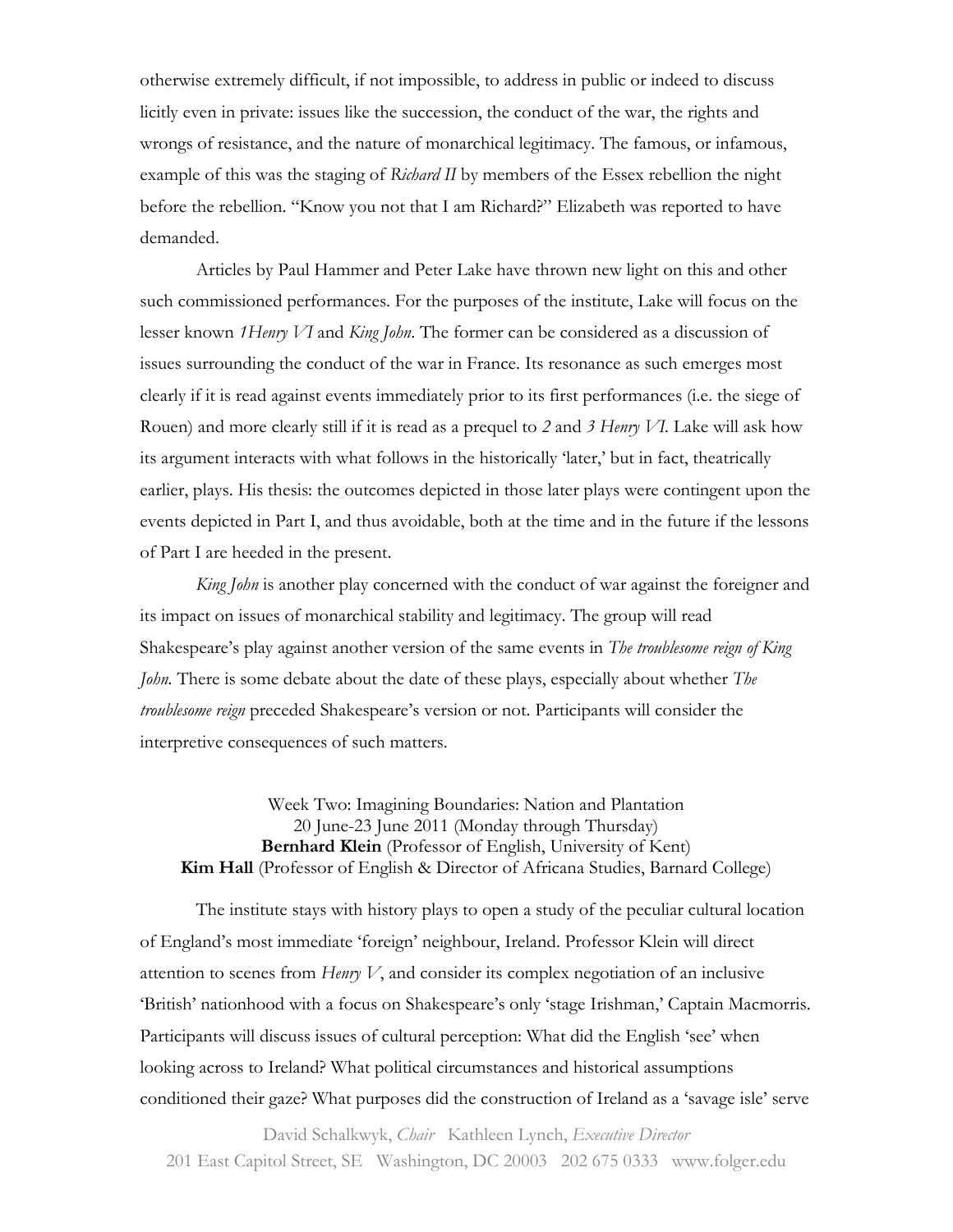and what specific forms did it take? The discussion will include other writings on Ireland, such as select passages from Edmund Spenser's *The Faerie Queene* (1590; 1596) and *A View of the Present State of Ireland* (1596), the writings of Sir John Davies (1612), and Ben Jonson's *Irish Masque at Court* (1613). The group will study the woodcuts from John Derricke's *The Image of Ireland* (1581) and other visual depictions of Ireland and the Irish.

Day two will broaden the terms of reference to consider Ireland within a wider scenario of nation-building. Scenes from *Richard II* and *Macbeth* will set the tone for a discussion of boundaries between nations, specifically those between England and Ireland, and England and Scotland. Participants will discuss the ways in which the geographical and cultural meanings of boundaries were negotiated and visualized in the topographical maps that had such a central role in shaping contemporary notions of space and place, self and other, familiar and exotic. Maps provided political, ethnological, strategic, social and linguistic information, and their contribution to the discourses of nation and empire merits close critical attention. Viewing selections from the Folger and the Library of Congress, discussion will move from individual examples of contemporary Irish maps by Nowell and Boazio, to the national atlases of Saxton and Speed, to the world atlases of Ortelius and Mercator. How did maps help to construct knowledge about the world and its people? How did maps serve as tools of empire, colonization, and conquest?

Having established the terms and consequences of early modern discourses of nationhood, the group will next turn to the roles of women and gender within those understandings. Picking up on some themes considered in relation to Cleopatra and the Roman conceptions of the east, Professor Hall will argue that gender, the most readily available template for representing social relations, continued to be a key component by which community was imagined as England's sense of the contemporary world expanded. The institute will discuss how women (foreign queens and nubile daughters, for example), ideas of gendered order, and domestic arrangements operate to delimit boundaries of nation and community. Related to the larger concerns of gender is the representation and metaphorical use of food and food culture on stage. Intangible issues of ownership, property, and propriety are made visible though metaphors of food creation and consumption, digestion and incorporation, as well as in actual replication of food rituals in performance. Feasting (and cannibalism, its grotesque inversion) creates and refuses alliances while it marks the boundaries of social life. So too, travellers, in voyages of exploration and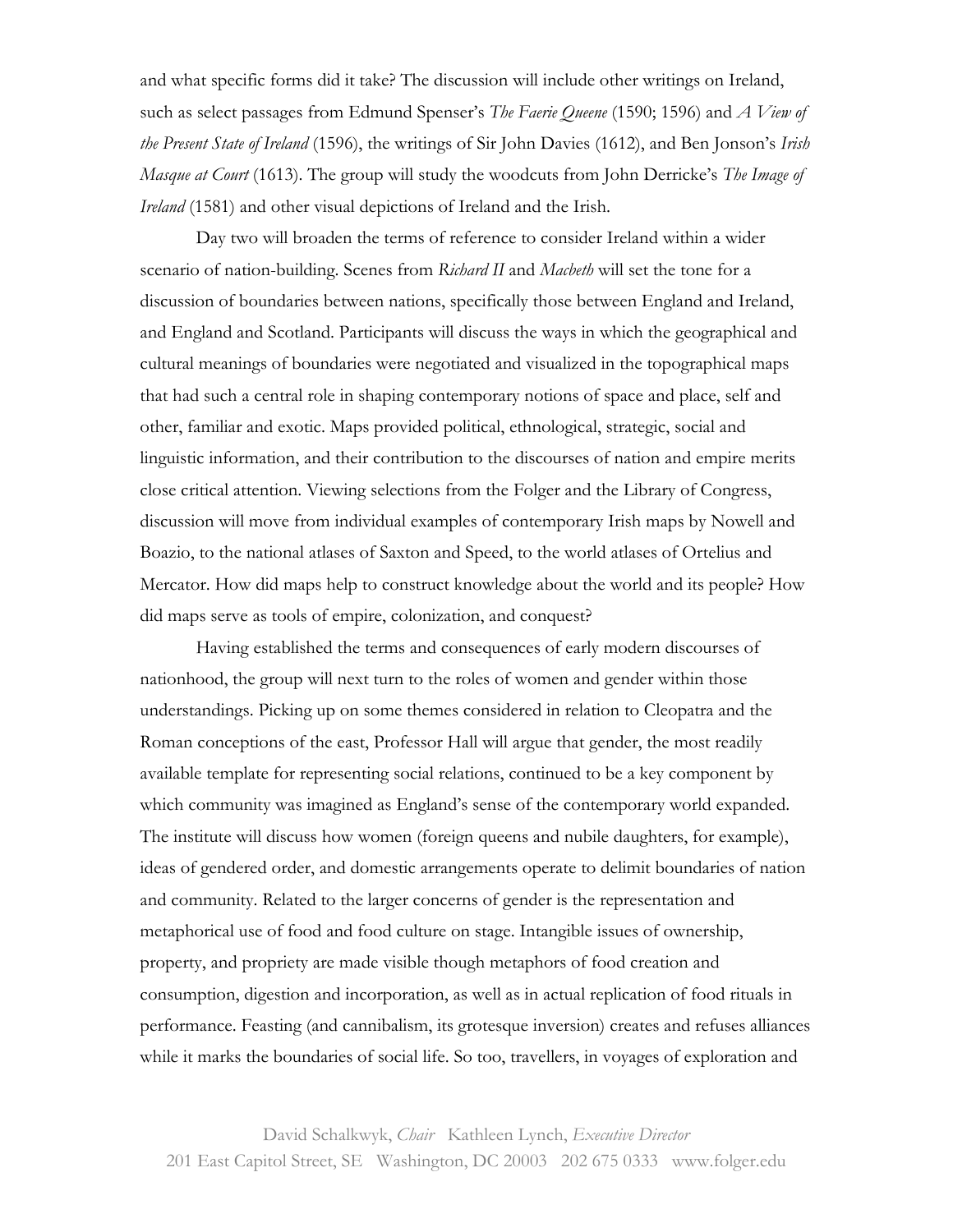trade, use English foodways as the touchstone for judging the strangeness and/or 'credit' of potential trading partners as they encountered peoples across the globe.

With particular attention to *The Tempest* and *Titus Andronicus*, Hall will lead discussion of hospitality and banquets as important markers, not simply of class status, but of Englishness itself. Reliant on the sugar and spices so sought after by traders and elites, representations of and references to banquets and feasts had a particular resonance in this period. As we will see, not just women at home, but travellers abroad (including imaginative travellers like Shakespeare), drew upon the 'stuff' of the banquet to form and break alliances as well as to negotiate issues of class, status and other forms of social differentiation. The many "receipt books" at the Folger, owned by early modern women, will be studied, together with descriptions and diagrams for banquets included in early modern print cookbooks marketed to women. Participants will also consider the pedagogical uses of film treatments such as Peter Greenaway's *Prospero's Books* or Julie Taymor's *Titus Andronicus*.

## Week Three: Beyond the Boundaries 27 June-30 June 2011 (Monday through Thursday) **Alison Games** (Professor of History, Georgetown University) **Mary Floyd-Wilson** (Associate Professor of English, UNC, Chapel Hill)

In this week, the institute concentrates on the mercantile growth and experimentation by which the enterprises of English merchants transformed England's sense of its own Englishness. Professor Games will compile readings that illuminate the intersection between discourses and practices of global trade. These materials will include excerpts from manuals written for merchants who went abroad, including *The Merchants Avizo*, accounts by leaders of trade missions, including *Sir Thomas Smythes Voyage and Entertainment in Rushia*, and the voluminous writings of Sir Thomas Roe, who served as an ambassador in both India and the Ottoman Empire. Excerpts from traders' diaries and letters will suggest that discourses of trade and difference were inextricable, as traders by virtue of their profession confronted difference and sought to make sense of it for English commercial needs.

On the second day, participants will consider the development of the idea of cosmopolitanism (in selections from Games's *The Web of Empire*). They will also discuss works that emphasize the important ties merchants forged with indigenous people, especially women, and the mixed-race populations who emerged and who were often central to trading success. Finally, they will consider the role of violence in these trading worlds (drawing on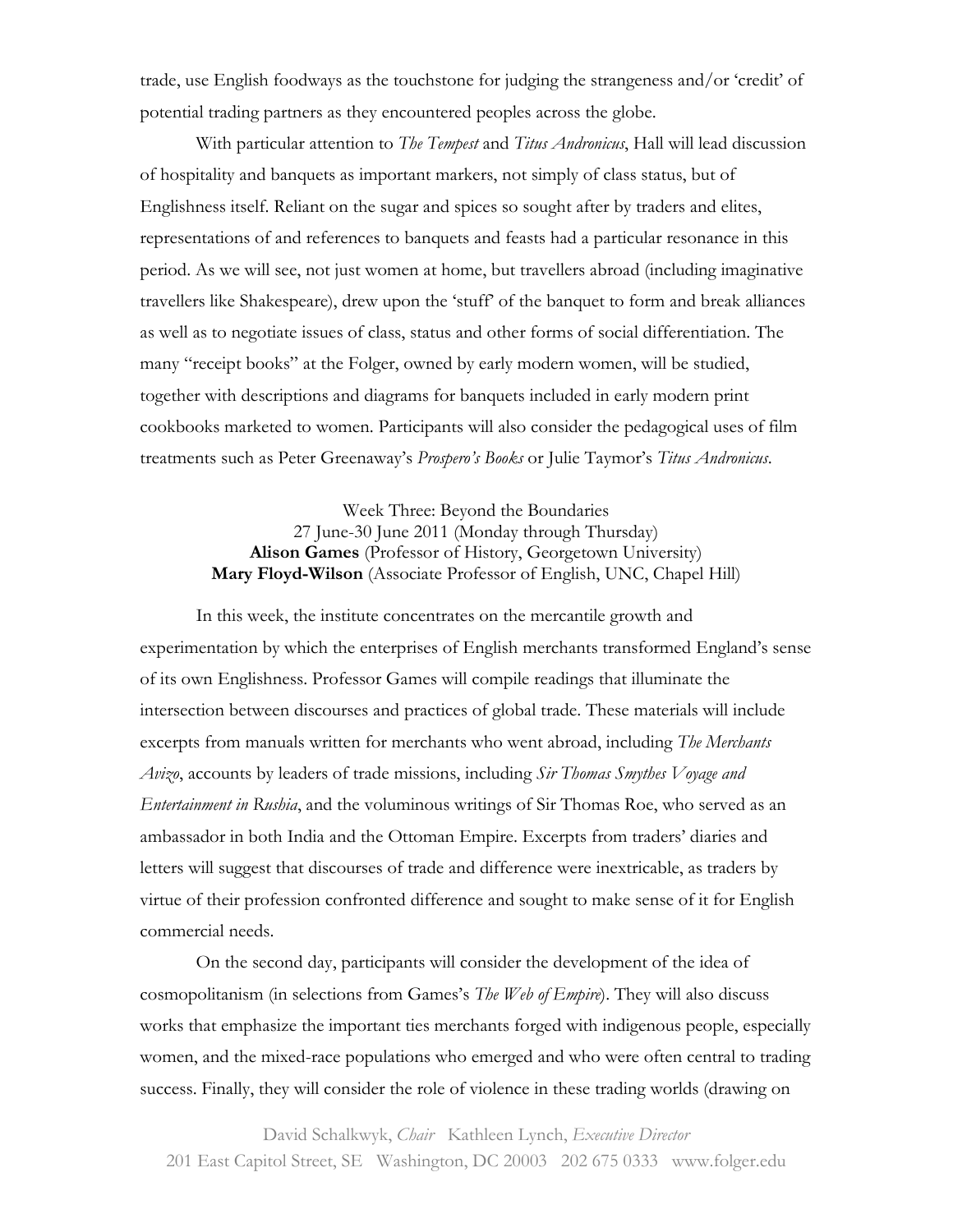Games's new work on massacres in the 1620s). *The Merchant of Venice*, *The Jew of Malta*, and the *Island Princess* are among the plays that will be brought into discussion.

As Mary Floyd-Wilson will stress in two days of discussion, the discourses of difference that accompanied and shaped the increased cultural contacts in the early modern world were varied and contradictory. The discourse of race, for instance, registers in ways both familiar and unfamiliar to modern readers. In particular, conceptions of civility and climate theory do not align themselves neatly with modern racial schema. The definitions of these older conceptions need to be sharpened for today's students. Excerpts from Jean Bodin's *Methodus* (1566) and *The Six Bookes of a Commonweale* (1576) as well as Thomas Wright's preface to *The Passions of the Minde in Generall* (1604) will be among the readings that help frame questions for discussion: What perceived role did environment play in determining color, temperament, and character? What significance did the early modern English attribute to "complexion"? How fluid or malleable were physiological distinctions? How were the English viewed by others? What role did notions of class and gender play in structuring ethnic and proto-racial hierarchies? The group will continue discussion on these issues in a second session, with a focus on some examples from the drama, including Ben Jonson's *The Masque of Blackness* (1604) and *Othello*.

#### *Part Two: Global Shakespeare*

Week Four: Shakespeare in/as Empire 5 July-8 July 2011 (Tuesday through Friday) **Graham Bradshaw** (Honorary Professor of English, University of Queensland) **Jyotsna Singh** (Professor of English, Michigan State University)

Many of the concerns of this institute will prove to be recursive, with certain plays and landmark productions referenced throughout while such issues as nationhood, racial identity, and the various virtues or tyrannies of governments are viewed through the drama. In the concluding weeks, the group will focus more closely on individual productions in their own cultural contexts. We can trace only a few strands of the history of adaptation and appropriation. In following any one national or generic tradition, the point is to enrich our understanding of the centrality of these movements to the construction of Shakespeare as the epitome of English culture and heritage. Crucially, this history cannot be seen as a oneway narrative of dissemination. Rather, our understanding of Shakespeare is deeply informed by the ways the plays have been viewed in multiple cultural and political contexts.

This premise will be tested as the institute addresses 'foreign' or 'exotic' adaptations of Shakespeare. Graham Bradshaw will illustrate the ways such adaptations may alert us to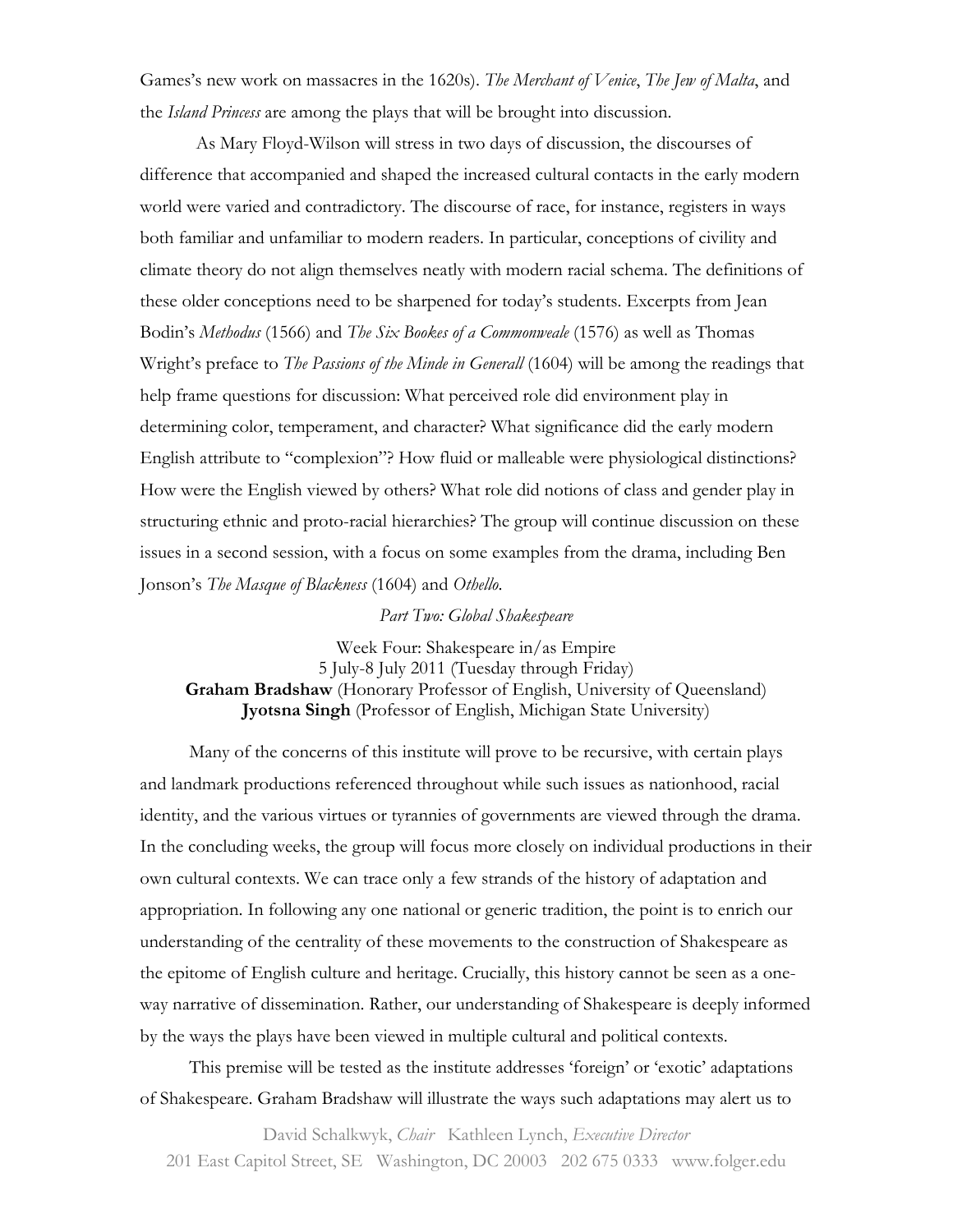features of Shakespeare's plays that English performances had blocked out. Verdi's 1847 operatic version of *Macbeth* is a case in point. How can it be that Verdi's opera was "in many respects a heroic effort to recover in music something of the spirit of Shakespeare's tragedy" and to rescue it from a long English "tradition of inauthenticity," as was suggested by Jonas Barish? Loyally royalist readings would rather suggest that Verdi was kidnapping Shakespeare's play, when he harnessed it to his passionate republicanism for an independent Italy. Yet King James I would certainly not have been pleased by a play in which the properly elected, "anointed" King Macbeth is to be killed not because he is a regicide or usurper but because he is a "tyrant." The group will discuss these issues in terms of the raging European debate about "tyranny" and resistance to it.

The group will then look closely at the subplot in Hamlet involving the Norwegian military hero, Fortinbras, who is poised at the end of the play to take over the Danish throne. In the age of Empire, English stagings of *Hamlet* regularly eliminated Fortinbras and the play's political edge. Production choices about this aspect of the play remain highly charged ones into the twenty-first century. Bradshaw will discuss with the group one line of adaptation that took hold in twentieth century Japan. There a sceptical view of Prince Hamlet was used to criticise Japanese political developments. The institute will consider Shiga Naoya's 1911 story "Claudius's Diary" and Kurosawa's 1960 film, *The Bad Sleep Well*. These examples can help us to rethink settled assumptions. We may see that Shakespeare was not only an "instrument of domination" (Alan Sinfield) but an "instrument of liberation" (Jonathan Bate).

Jyotsna Singh will survey some further travels of Shakespeare's plays within movements of decolonization and their aftermath in Africa, South Asia, Latin America, and the Caribbean. The plays will serve as a prism from which we can get a fuller and more nuanced sense of the cultural and ideological struggles that have shaped the movements of decolonization and independence in the former British Empire. In the first meeting, Singh will review a brief history of English colonial education and Shakespeare's canonical significance within it. Participants will read selections from Viswanathan's *Masks of Conquest*, Chaudhuri and Lal's *Shakespeare on the Calcutta Stage*, and Retamar's *Caliban*. On the final day of this week, the institute will sample postcolonial literary and cultural texts and non-Western performative traditions: these include Cesaire's *A Tempest*, Salih's *Season of Migration to the North*; Lamming's *Pleasures of Exile*; Ngugi wa Thiong'o's, *A Grain of Wheat*; and Tanvir's *A Midsummer Night's Dream*. These re-workings of familiar plays resist the so-called canonical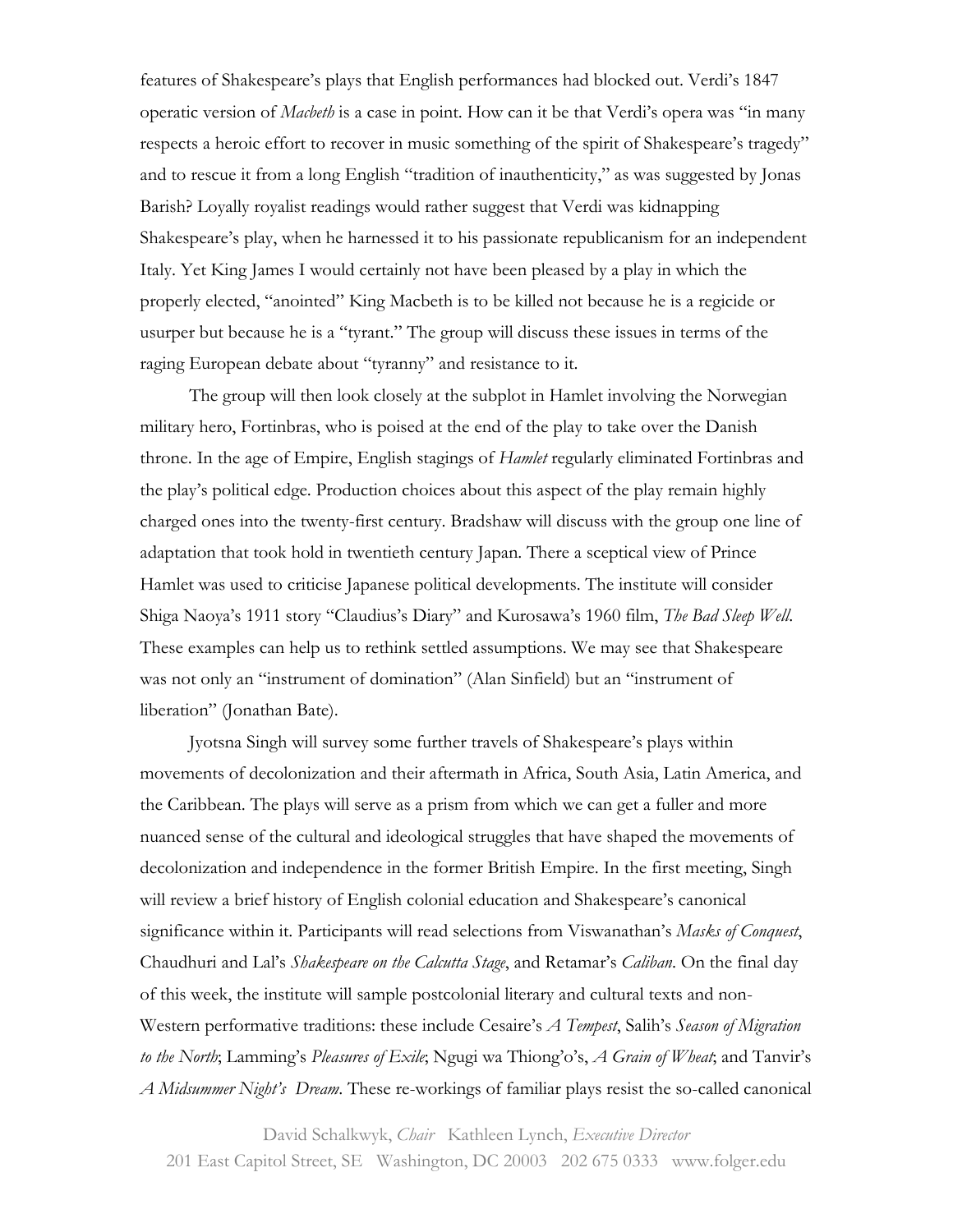universality of the works; as a result they enable us to look afresh at Shakespeare's engagements with cultural and racial difference.

Week 5 Shakespeare in the Contemporary World 11 July-14 July 2011 (Monday through Thursday) **John Gillies** (Professor of Literature, University of Essex), **Mark Thornton Burnett** (Professor of Literature, Queen's University, Belfast), **Tom Cartelli**  (Research Professor, Muhlenberg College), **Katherine Rowe** (Professor of English, Bryn Mawr College)

In the final week, participants will explore four case studies illustrating the ways in which contemporary theatrical productions, films, and new media are extending the reach of 'Shakespeare' into a genuinely global phenomenon. These examples also challenge the primacy and limits of textual stability. The abbreviated and juxtaposed presentations here are intended to sharpen participants' critical vocabularies while picking up and extending discussion on themes already developed. To begin, John Gillies will review with participants the transformations of Shakespeare in twentieth-century Japan and China. Neither of these ancient domains was submitted to colonization in the senses of institutional domination and acculturation. Moreover, given that "Asian" Shakespeares tend neither to be transmitted nor performed in English, the initial impression they make on a westerner is likely to be puzzling. As English has no family ties to Japanese or Chinese (in any of its forms) the linguistic, stylistic, and rhetorical jump is correspondingly further and less subject to control. If the dramatic structure has been chopped up to serve the generic needs of, say, Chinese *kunju* or Japanese *noh*, one might be excused for asking: is anything left of Shakespeare but the name and a story? Participants will consider a debate over the question of fidelity to the original text and genre by leading Japanese directors, Ninagawa, Norio, and Suzuki. Working with video clips and web downloads, they will consider different approaches that range from Shakespeare in traditional Asian genres (*Macbeth* in *Kunju*; *Merchant of Venice* in *Kabuki*) to Shakespeare in a postmodern mélange of traditional styles (Ong Ken Sen's *Lear).*

With Mark Thornton Burnett, the group will consider another case of reception seemingly far removed from the British isles. They will discuss the 'logic of multiplicity' according to which Shakespeare has been understood in South American culture. According to this model, the Bard is seen as both indigenized and reflective of the 'mixed' constitution of South America itself. How do we read a film from a non-Anglophone tradition? How might we marshal the relevant critical resources for such an undertaking? And how does an understanding of one regional constellation of cinematic activity alter or affect existing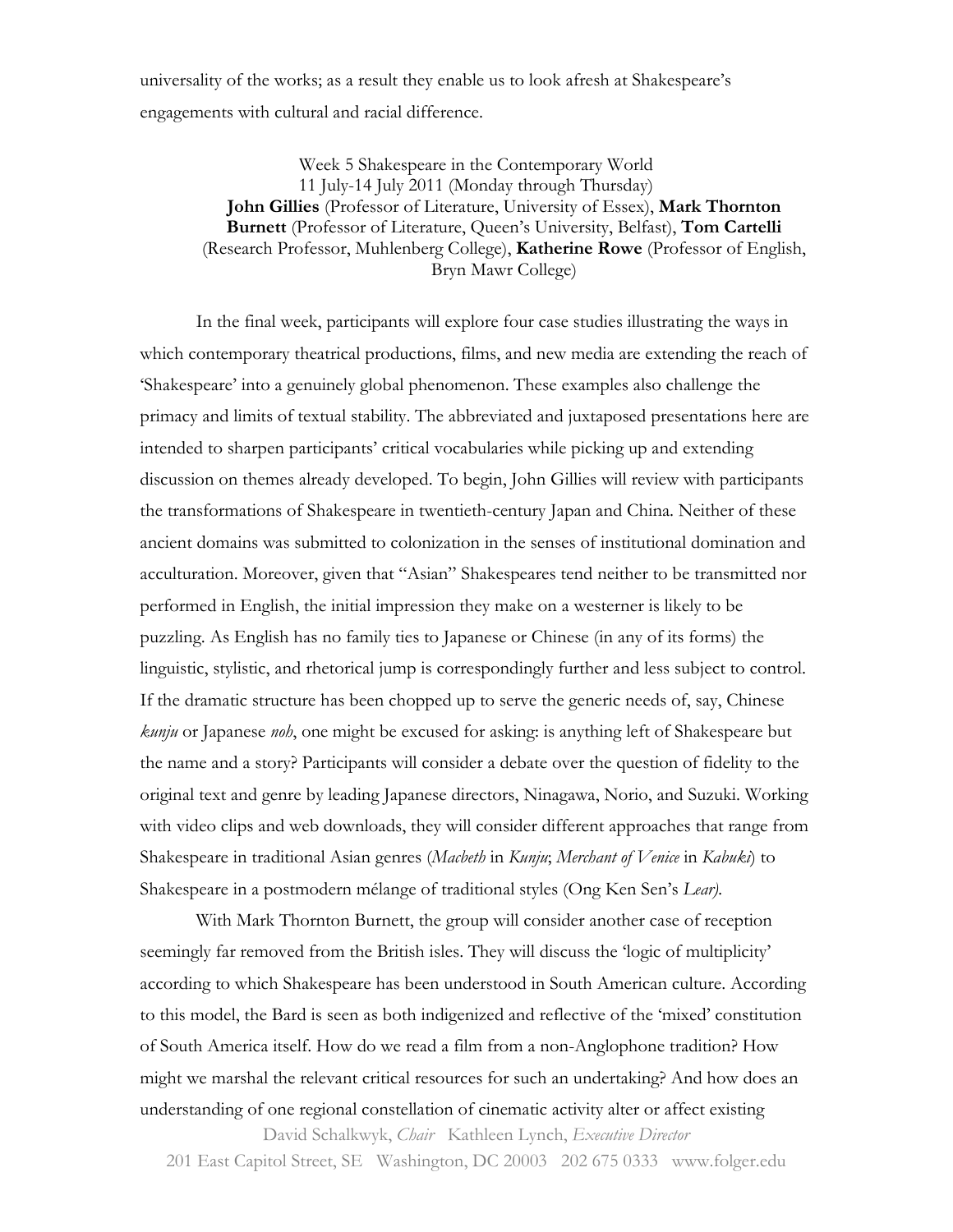knowledge? Readings on these topics will be drawn from *World-Wide Shakespeares*, edited by Sonia Massai, and *Foreign Accents: Brazilian Readings of Shakespeare*, edited by Aimara da Cunha Resende. Three contemporary South American Shakespeare films will focus discussion: *Sangrador* (2000), a Venezuelan retelling of *Macbeth*, *As Alegres Comadres* (2003), a Brazilian realization of *The Merry Wives of Windsor*, and *Huapango* (2004), a Mexican version of *Othello*. Cumulatively, they suggest that no one model can adequately account for the range of Shakespearean appropriations.

The final two days will extend the sense of global connections into new spatialtemporal dimensions through the reach of new media. Thomas Cartelli and Katherine Rowe will co-direct these sessions. To prepare, participants will read selections from recent compilations of new critical work such as the forthcoming special issues of *Shakespeare Studies* on "After Shakespeare on Film," edited by Gregory Colon Semenza, and *Shakespeare Quarterly* on "New Media," edited by Katherine Rowe. First, they will focus on "Film Vernaculars." In the morning, they will view two recent independent films that illustrate the global circulation of Shakespeare's works on film: *Mickey B.* (dir. Magill, 2008) and *Hamlet* (dir. Fodor, 2007). In two groups, participants will discuss such issues as the intrusion of vernacular dialogue in the case of *Mickey B* (which is set in a Northern Ireland prison), and the cinematic uses of virtual spaces in the case of *Hamlet*. Fodor's film demonstrates how these transitions can affect not only technical, but phenomenological changes in cinematic conventions.

Thursday's session on "Shakespeare 2.0" will introduce participants to social networks, game environments, and new modes of expertise in the global circulation of Shakespeare's works. Each participant will explore an online venue, such as Bardbox (Wordpress); Theatron or Foul Whisperings (Second Life); or the Ophelia Pool (Flickr). In discussion, they will establish a critical vocabulary for working with Shakespeare environments in new media. They will discuss opportunities to decode staging and blocking conventions in the virtual spaces of gaming environments. They will discuss the old/new recombinations critical to understanding both Shakespeare's work and new media. Finally, they will ask what opportunities and limitations we encounter in online communities that allow us to learn across disciplinary and national boundaries? What changes in expertise and authority attend user-curated resources online?

Throughout the last week, in new cultural settings and new approaches to the plays, participants will be reformulating some of the core questions of the institute and refining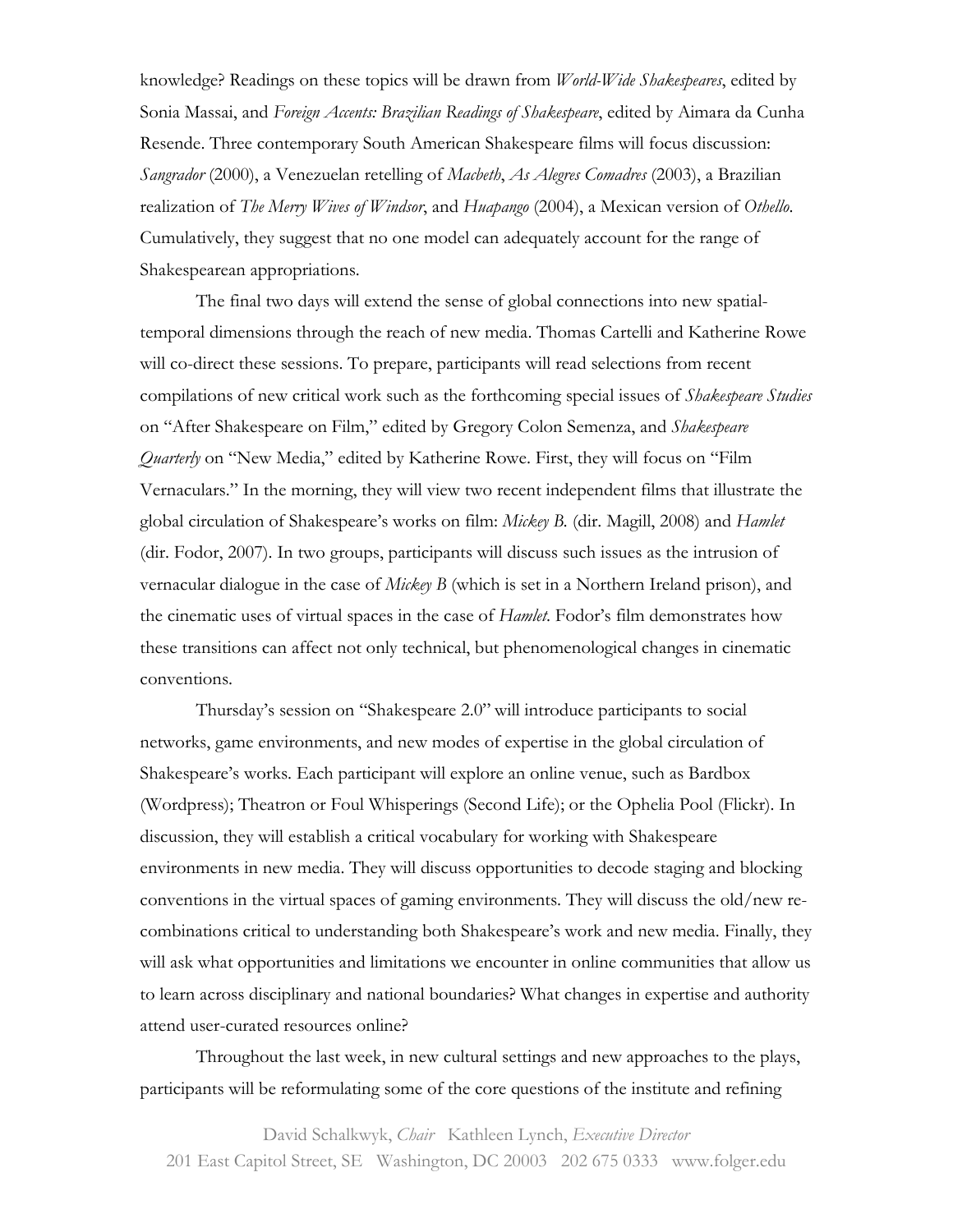their own approaches to research and teaching. In a concluding session, they will discuss (and celebrate) some of the new perspectives they have gained on Shakespeare's role in today's globalized cultures.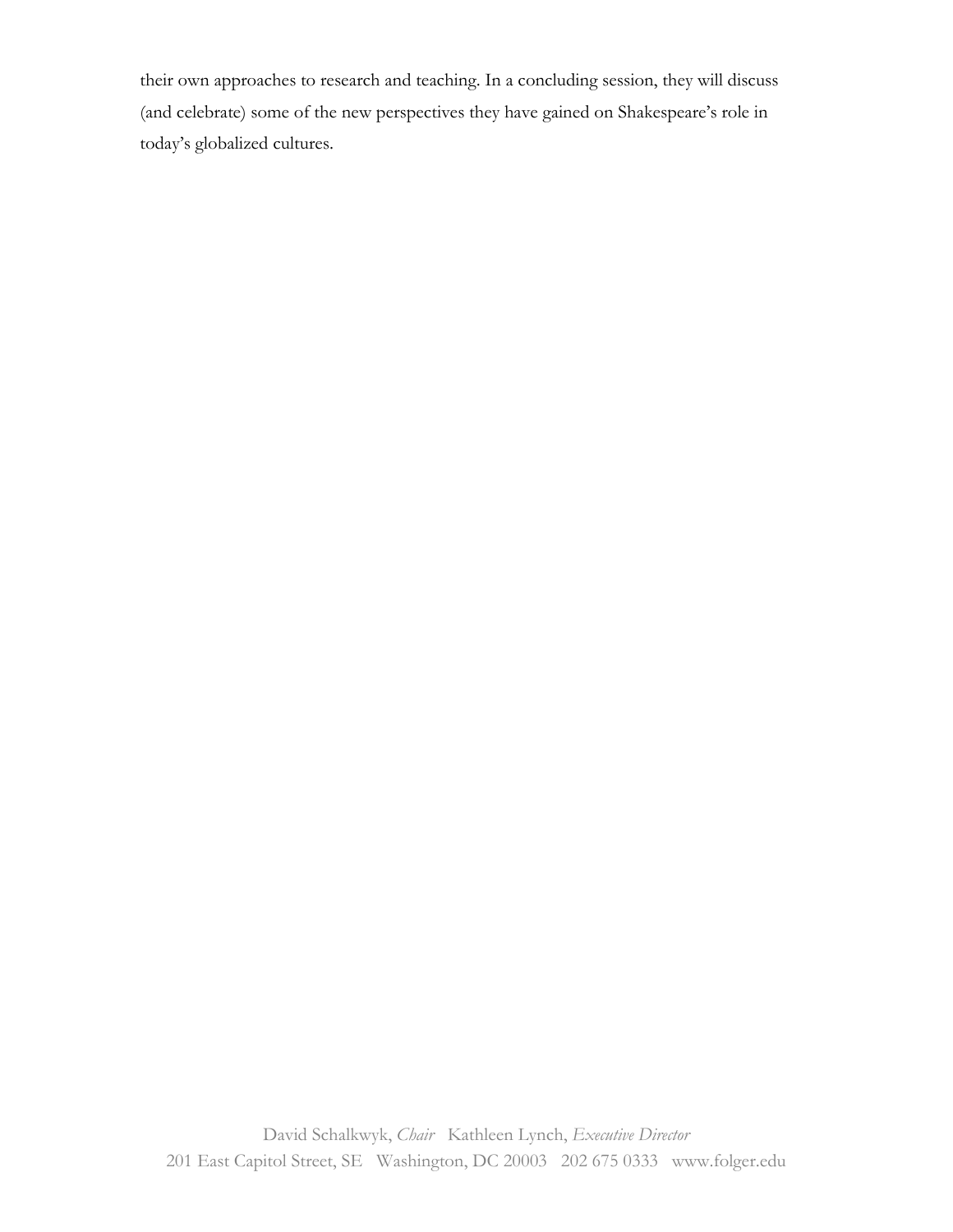## SHAKESPEARE: FROM THE GLOBE TO THE GLOBAL AN NEH INSTITUTE FOR COLLEGE AND UNIVERSITY TEACHERS DIRECTED BY MICHAEL NEILL, PROFESSOR OF ENGLISH EMERITUS, UNIVERSITY OF AUCKLAND AT THE FOLGER INSTITUTE CENTER FOR SHAKESPEARE STUDIES SUMMER 2011

SELECTED PRIMARY SOURCES

### **Early Modern Drama**

Beaumont, Francis, and John Fletcher. *The Island Princess*, 1619.

Cary, Elizabeth. *The Tragedy of Mariam*, 1613.

Cesaire, Aime. *Une Tempete*, 1968.

Fletcher, John, and Philip Massinger. *The Sea-Voyage*, 1622.

Heywood, Thomas. *The Fair Maid of the West,* 1631.

Jonson, Ben. Plays include: *The Irish Masque at Court*, 1613, and *The Masque of Blackness*, 1605.

- Marlowe, Christopher. Plays include: *The Jew of Malta*, 1589-90; and *Tamburlaine, Parts I and II*, 1587-88.
- Parr, Anthony, ed. *Three Renaissance Travel Plays*. [*The Travels of the Three English Brothers*, by John Day, William Rowley, and George Wilkins, 1607; *The Sea Voyage,* by John Fletcher and Philip Massinger, 1622; and *The Antipodes*, by Richard Brome, 1638]. New York: St. Martin's Press, 1995.
- Shakespeare, William. Plays include: *Antony and Cleopatra*, 1603-7; *Cymbeline*, 1609-11; *Hamlet*, 1599-1601; *Henry IV*, *Part 1*, 1597; *Henry V*, 1599; *Henry VI, Parts 2 and 3*, 1590-91; *King John*, 1596; *Macbeth*, 1603-7; *The Merchant of Venice*, 1596-98; *A Midsummer Night's Dream*, 1594-96; *Othello*, 1603; *Richard II*, 1595; *The Tempest*, 1610-11; *Titus Andronicus*, early 1590s.

*The Troublesome Reign of King John*, 1591.

Vitkus, Daniel, ed. *Three Turk Plays from Early Modern England*: Selimus, A Christian Turned Turk, *and* The Renegado. New York: Columbia University Press, 2000.

### **Shakespeare on Film and Stage**

- *As Alegres Comadres.* [*Merry Wives of Windsor*]. Directed by Leila Hipólito. Brazil: Imagem Filmes, 2003.
- *Warui yatsu hodo yoku nemuru*. (*The Bad Sleep Well)*. [*Hamlet*]. Directed by Akira Kurosawa. Japan: Toho Company, 1960.
- *Hamlet*. Directed by Alexander Fodor. United Kingdom: Zed Resistor Company, 2007. *Huapango.* [*Othello*]. Directed by Iván Lipkies. Mexico: [Vlady Realizadores,](http://www.imdb.com/company/co0136356/) 2004.
- *Kamdeo Ka Apna Basant Ritu Ka Sapna*. [*A Midsummer Night's Dream*]. Directed by Habib Tanvir. 1993.
- *Kumonosu-jô* (*Throne of Blood*). [*Macbeth*]. Directed by Akira Kurosawa. Japan: Toho Company, 1957.

*Lear*. Directed by Wu Hsing Kuo.

*Lear.* Directed by Ong Ken Sen. Perth Festival, 1997.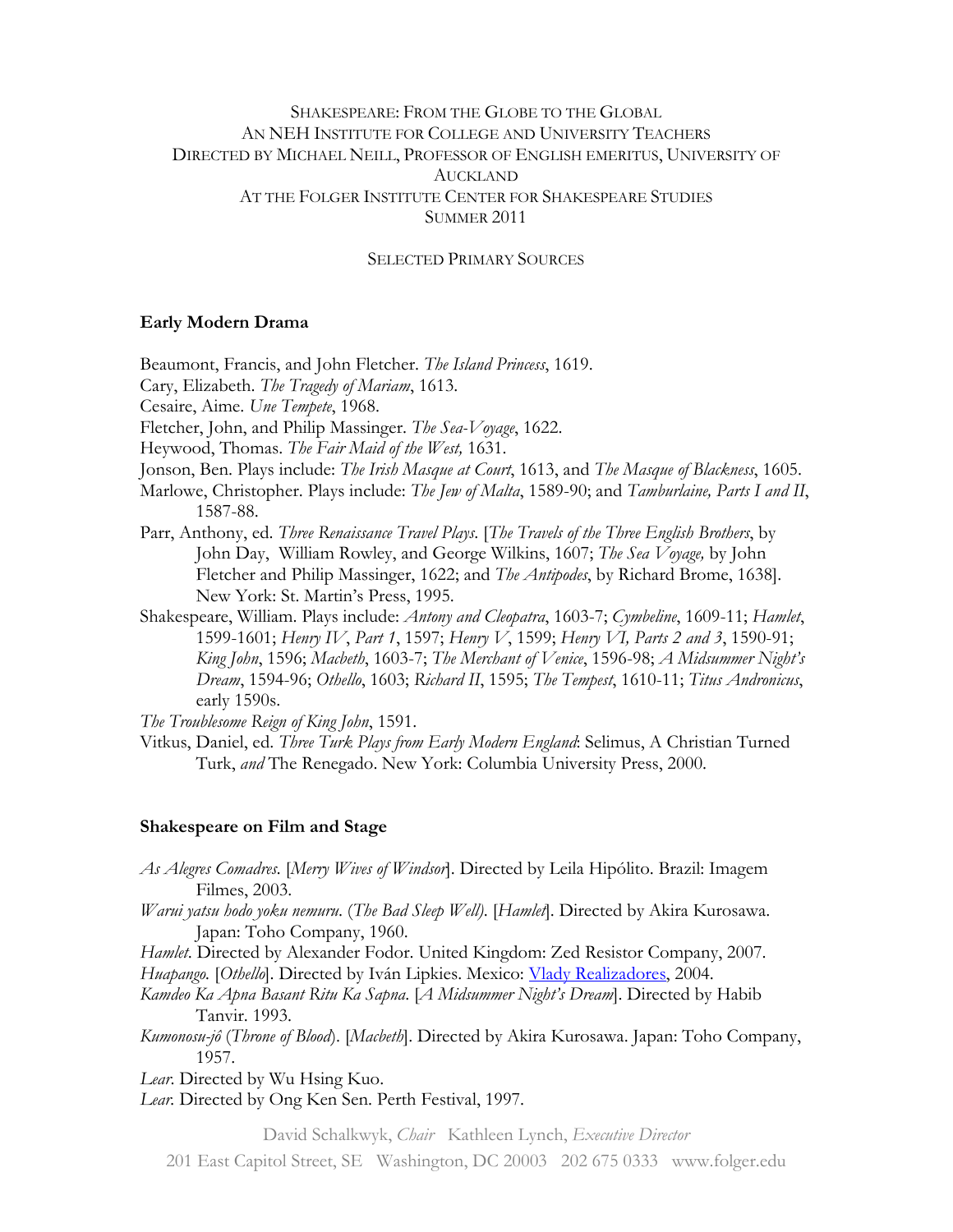*Macbeth.* An opera by Giuseppe Verdi. 1847.

*Macbeth.* Directed by Yukio Ninagawa. 1980.

*Maqbool*. Directed by [Vishal Bhardwaj.](http://www.imdb.com/name/nm0080235/) Kaleidoscope Entertainment Pvt. Ltd., 2003.

*Mickey B.* Directed by Tom Magill. Northern Ireland: Educational Shakespeare Company, 2008.

*Midsummer Night's Dream*. Directed by Deguchi Norio.

*Omkara*. Directed by [Vishal Bhardwaj.](http://www.imdb.com/name/nm0080235/) Big Screen Entertainment, 2006.

*Othello*. Directed by Janet Suzman. United Kingdom: Focus Films, 1989.

*Pericles.* Directed by Yukio Ninagawa. 2003.

*Prospero's Books*. Directed by Peter Greenaway. Allarts, 1991.

*Ran.* Directed by Akira Kurosawa. 1985.

*Sangrador.* [*Macbeth*]. Directed by Leonardo Henriquez. Venezuela: Centro Nacional Autónomo de Cinematografía, 2000.

*Shakespeare-Wallah*. Directed by James Ivory. Merchant Ivory Productions, 1965.

*Titus*. Directed by Julie Taymor. Clear Blue Sky Productions, 1999.

The *Tale of Lear*. Directed by Tadashi Suzuki. 1994.

#### **Early Modern Non-Dramatic Sources**

Abbot, George. *A Briefe Description of the World.* London, 1600. Africanus, Leo. *The History and Description of Africa*. Three volumes. Edited by Robert Brown, translated by John Pory. London, 1896. Ascham, Richard. *The Scholemaster.* London, 1570. Beacon, Richard. *Solon his follie, or, A politique discourse touching the reformation of common-weales conquered, declined or corrupted*. Edited by Clare Carroll and Vincent Carey. Binghamton, NY: Medieval and Renaissance Texts and Studies, 1996. Best, George. *A True Discourse of the Late Voyages of Discovery*. London, 1578. Boazio, Baptista. *Map of Ireland*. c. 1600. Bodin, Jean. *Methodus ad facilem historiarum cognitionem*. Paris, 1566. Bodin, Jean. *The Six Bookes of a Commonweale*. London, 1576, 1606. Boorde, Andrew. *The Fyrst Boke of the Introduction of Knowledge.* London, 1555. Browne, John. *The Merchants Avizo*. London, 1607. Browne, Sir Thomas. *Pseudodoxia Epidemica*. London, 1646. Camden, William. *Britannia*. London, 1586 Charron, Pierre. *Of Wisdome*. London, 1612. Cocks, Richard. *The Diary of Richard Cocks*. Edited by Edward Maunde Thompson. Two volumes. London: Hakluyt Society, 1883. Coryate, Thomas. *Traveller for the English Wits: Greetings from the Court of the Great Mogul*. London, 1616. Davies, John. *A Discovery of the True Causes Why Ireland Was Never Entirely Subdued*. London, 1612. Derricke, John. *The Image of Irelande*. London, 1581. East India Company. *Letters Received by the East India Company from its Servants in the East*. London: S. Low, Marston, 1896-1902. ———. *The Register of Letters &c. of the Governour and Company of Merchants of London Trading into the East Indies, 1600-1619*. London: B. Quaritch, 1893. Hadfield, Andrew, ed. *Amazons, Savages and Machiavels: Travel and Colonial Writing in English, 1550-1630.* Oxford: Oxford University Press, 2001.

David Schalkwyk, *Chair* Kathleen Lynch, *Executive Director*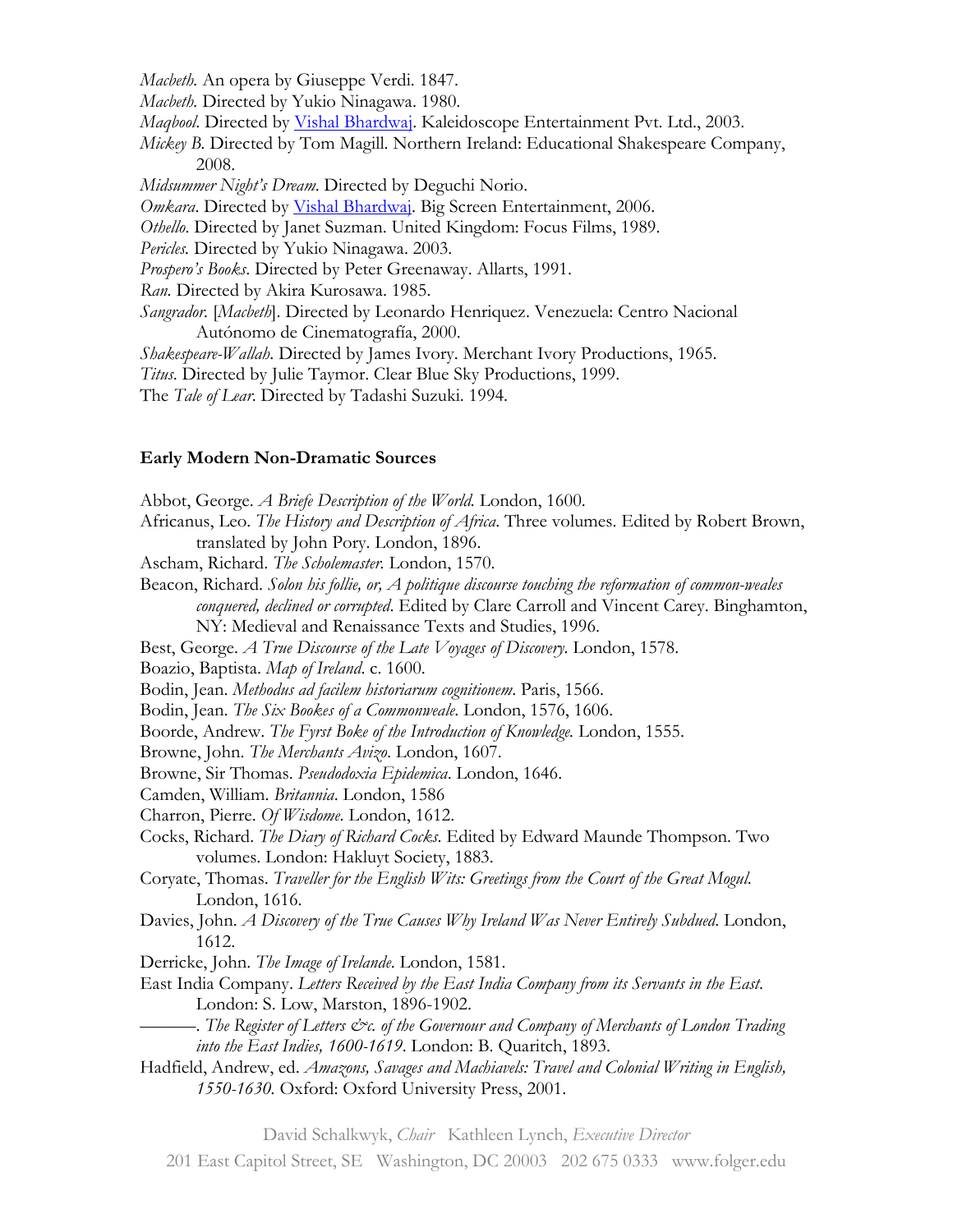- Hariot, Thomas. *A Briefe and True Report of the New Found Land of Virginia. Of the Commodities and the Nature and Manners of the Naturall Inhabitants*. London 1590.
- Hakluyt, Richard. *The Principal Navigations, Voyages, Traffiques and Discoveries of the English Nation*. Glasgow, 1904.
- Huarte, Juan. *The Examination of Men's Wits*. London, 1594
- Hulme, Peter, and Neil L. Whitehead. *Wild Majesty: Encounters with Caribs from Columbus to the Present Day, An Anthology.* Oxford: Oxford University Press, 1992.
- Nowell, Laurence. *A General Description of England and Ireland*. c. 1564. British Museum MSS.

Lamming, George. *The Pleasures of Exile*. Ann Arbor: University of Michigan Press, 1991.

Longe, Sarah. Receipt Book. c. 1610. Folger MSS.

- Lyly, John. "Feast at Elvetham." In *The Complete Works of John Lyly*. Edited by R. Warwick Bond. Oxford: Clarendon Press, 1902.
- May, Robert. *The Accomplisht Cook, or The Art & Mystery of Cookery*. London, 1685.
- Mercator, Gerhard. *The Mercator Atlas of Europe: Facsimile of the Maps by Gerardus Mercator contained in the Atlas of Europe, circa 1570-1572*. Edited by Marcel Watelet. Pleasant Hill, OR: Walking Tree Press, 1997.

Montaigne, Michel de. "Of the Cannibals." In *Essays: A Selection*, translated and edited by M.A. Screech. London and New York: Penguin Books, 1993.

- Moryson, Fynes. *An Itinerary Containing His Ten Yeeres Travel Through the Twelve Dominions.*  London, 1617.
- Naoya, Shiga. "Shiga Naoya's *Claudius' Diary*. An Introduction and Translation." Edited by Kaori Ashizu. *Shakespeare Jahrbuch* 140 (2004): 165-179.
- Ngugi wa Thiong'o. *A Grain of Wheat*. 1967.
- Ortelius, Abraham. *Theatrum Orbis Terrarum*. Antwerp, 1570.
- Ovid. *The .xv. bookes of P. Ouidius Naso, entytuled Metamorphosis*. Translated by Arthur Golding. London, 1567.
- Plat, Hugh. *Delightes for Ladies, to adorn their persons, tables, closets, and distillatories: with beauties, banquets, perfumes and waters*. London, 1608.
- Plutarch. *The Lives of the Noble Grecians and Romanes.* Translated by Sir Thomas North. London, 1579.
- Purchas, Samuel. *Hakluytus Posthumus or Purchase His Pilgrimes*. Glasgow, 1905-07.
- Rich, Barnabe. *A New Description of Ireland*. London, 1610.
- Roe, Sir Thomas. *The Embassy of Sir Thomas Roe to the Court of the Great Mogul, 1615-1619*. Edited by William Foster. London: Hakluyt Society, 1899.
- Salih, Tayib. *Season of Migration to the North*. New York: New York Review Book, 2009.
- Saxton, Christopher. *An Atlas of England and Wales: The Maps of Christopher Saxton, Engraved 1574-1579*. London: British Museum, 1936.
- Smith, Sir Thomas. *Sir Thomas Smythes Voyage and Entertainment in Rushia*. London, 1605.
- Speed, John, *The Theatre of the Empire of Great Britain* (including *A Prospect of the Most Famous Parts of the World*). London, 1631.
- Spenser, Edmund. "The Legend of Artegall, or Justice" and "The Mutabilitie Cantos." In *The Faerie Queene*, edited by A.C. Hamilton. London and New York: Longman, 1977.
- Spenser, Edmund. *A View of the Present State of Ireland by Edmund Spenser*. Edited by Andrew Hadfield and Willy Maley. Oxford: Oxford University Press, 1997.
- Virgil. *The Whole .xii. Bookes of the Æneidos of Virgill*. Translated by Thomas Phayer. London, 1573.
- Wright, Thomas. *The Passions of the Minde in Generall.* London, 1604.

201 East Capitol Street, SE Washington, DC 20003 202 675 0333 www.folger.edu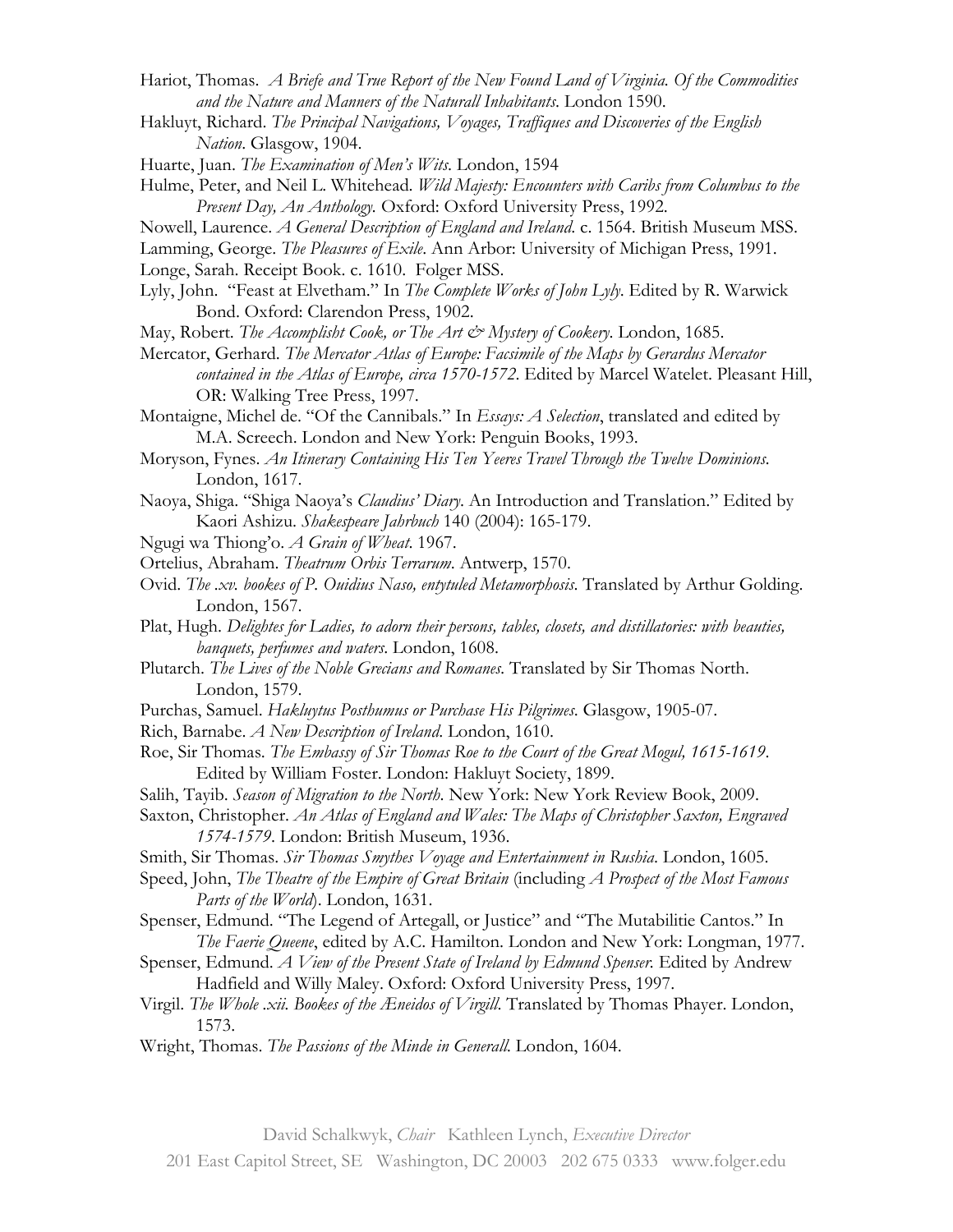## SHAKESPEARE: FROM THE GLOBE TO THE GLOBAL AN NEH INSTITUTE FOR COLLEGE AND UNIVERSITY TEACHERS DIRECTED BY MICHAEL NEILL, PROFESSOR OF ENGLISH EMERITUS, UNIVERSITY OF AUCKLAND AT THE FOLGER INSTITUTE CENTER FOR SHAKESPEARE STUDIES SUMMER 2011

#### SELECTED SECONDARY SOURCES

- Adelman, Janet. *The Common Liar: An Essay on* Antony and Cleopatra. New Haven: Yale University Press, 1973.
- Albala, Kenneth. *The Banquet: Dining in the Great Courts of Late Renaissance Europe.* Urbana: University of Illinois Press, 2007.
	- ———. *Eating Right in the Renaissance: Food in Early Modern Europe*. Berkeley: University of California Press, 2003.
- Anderson, Benedict. *Imagined Communities*. Revised edition. London and New York: Verso, 2006.
- Andrews, Kenneth R. *Trade, Plunder and Settlement: Maritime Enterprise and the Genesis of the British Empire, 1480-1630.* Cambridge: Cambridge University Press, 1984.
- Armitage, David. *The Ideological Origins of the British Empire*. Cambridge: Cambridge University Press, 2000.
- ———, ed. *Theories of Empire 1450-1800*. Aldershot and Brookfield, VT: Ashgate, 1998.
- Armstrong, Philip. "Spheres of Influence: Cartography and the Gaze in Shakespearean Tragedy and History." *Shakespeare Studies* 23 (1995): 39-70.
- Baker, Alan R.H., and J.B. Harley, eds. *Man made the Land: Essays in English Historical Geography*. Series from the *Geographical* magazine. Newton Abbot: David and Charles, [1973].
- Baker, David J. " 'Wildehirisheman': Colonialist Representation in Shakespeare's *Henry V*." *English Literary Renaissance* 22 (1992): 37-61.
- Baker, David J., and Willy Maley, eds. *British Identities and English Renaissance Literature*. Cambridge and New York: Cambridge University Press, 2002.
- Barbour, Richmond, *Before Orientalism: London's Theatre of the East, 1576-1626.* Cambridge: Cambridge University Press, 2003.
- Barish, Jonas. "Madness, Hallucination, and Sleepwalking." In *Verdi's Macbeth: A Sourcebook*, edited by David Rosen and Andrew Porter. New York: W.W. Norton, 1984.
- Barkan, Leonard. *The Gods Made Flesh: Metamorphosis and the Pursuit of Paganism*. New Haven: Yale University Press, 1986.
- Barker, Francis, Peter Hulme, and Margaret Iverson, eds. *Cannibalism and the Colonial World*. Cambridge: Cambridge University Press, 1998.
- Bartels, Emily C. "The Double Vision of the East: Imperialist Self-Construction in Marlowe's *Tamburlaine*, *Part 1*." *Renaissance Drama* 23 (1992): 3-23.
	- ———. "Malta, the Jew, and the Fictions of Difference: Colonist Discourse in Marlowe's *The Jew of Malta*." *English Literary Renaissance* 20 (1990): 3-16.
	- ———. "*Othello* and Africa: Postcolonialism Reconsidered." *The William and Mary Quarterly* 54.1 (January 1997): 45-64.
		- ———. *Spectacles of Strangeness: Imperialism, Alienation, and Marlowe*. Philadelphia: University of Pennsylvania Press, 1993.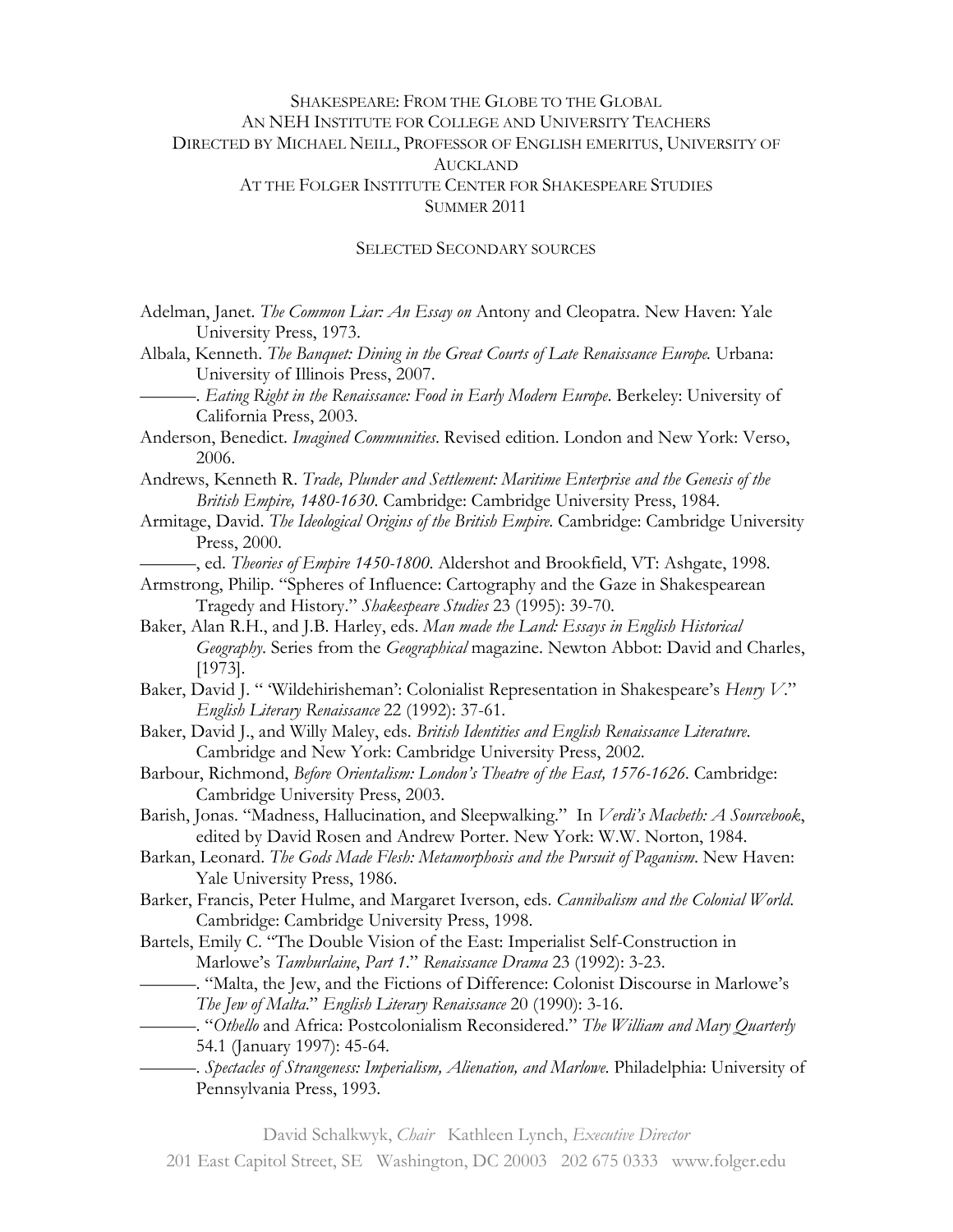Bartolovich, Crystal. "Putting *Tamburlaine* on a (Cognitive) Map." *Renaissance Drama* 28 (1997): 29-72.

———. "Shakespeare's Globe?" In *Marxist Shakespeares*, edited by Jean E. Howard and Scott Cutler Shershow, 178-205. London and New York: Routledge, 2001.

Bate, Jonathan. *The Genius of Shakespeare*. London: Picador, 1997.

- Black, Jeremy. *Maps and History: Constructing Images of the Past*. New Haven: Yale University Press, 1997.
- Bradshaw, Brendan, Andrew Hadfield, and Willy Maley, eds. *Representing Ireland: Literature and the Origins of Conflict*. Cambridge: Cambridge University Press, 1993.
- Bradshaw, Graham. *Misrepresentations: Shakespeare and the Materialists*. Ithaca: Cornell University Press, 1993.

———. *Shakespeare's Scepticism*. Brighton, Sussex: Harvester Press, 1987.

———. "Redrawing the Boundaries." In *Modern Drama: From "Modern" to Post-Modern*, edited by

Yutori Iizuka, 127-160. Translated into Japanese by Izumi Momose. Chuo University Press, 2001.

Bradshaw, Graham, and Kaori Ashizu. "Reading Hamlet in Japan." In *Shakespeare in the Twentieth* 

*Century*, edited by Jonathan Bate, Jill L. Levenson and Dieter Mehl, 350-363. Newark: University of Delaware Press, 1998.

Braudy, Leo. *The Frenzy of Renown: Fame and its History*. New York: Oxford University Press, 1986.

Breight, Curtis C. "Realpolitik and Elizabethan Ceremony: The Earl of Hertford's Entertainment of Elizabeth at Elvetham, 1591." *Renaissance Quarterly* 45 (Spring 1992): 20-48.

Brummett, Palmira. *Ottoman Seapower and Levantine Diplomacy in the Age of Discovery*. Albany: State University of New York Press, 1994.

Burgess, Glenn. "Revisionist History and Shakespeare's Political Context." In "Shakespeare and History." Special Issue of *Shakespeare Year Book* 6 (1996): 5-36.

Burnett, Mark Thornton. "Applying the Paradigm: Shakespeare and World Cinema." In "After Shakespeare on Film." Special Issue of *Shakespeare Studies*, edited by Greg Colon Semenza (forthcoming 2010).

———. *Filming Shakespeare in the Global Marketplace*. New York: Palgrave Macmillan, 2007.

Burnett, Mark Thornton, and Ramona Wray, eds. *Screening Shakespeare in the Twenty-First Century*. Edinburgh: Edinburgh University Press, 2006.

———. *Shakespeare and Ireland: History, Politics, Culture*. New York: St. Martin's Press, 1997.

- Burt, Richard, and Scott L. Newstok. "Certain Tendencies in Criticism of Shakespeare on Film." In "After Shakespeare on Film." Special Issue of *Shakespeare Studies*, edited by Greg Colon Semenza (forthcoming 2010).
- Cahill, Patricia A. "Nation Formation and the English History Plays." In *A Companion to Shakespeare's Works*, edited by Richard Dutton and Jean Howard. Volume 2 of *The Histories*. Blackwell Companions to Literature and Culture. London: Blackwell, 2005.
- Cairns, David, and Shaun Richards. *Writing Ireland: Colonialism, Nationalism and Culture*. London: Palgrave Macmillan, 1988.
- Callaghan, Dympna. "Re-reading *The Tragedie of Mariam, Faire Queen of Jewry."* In *Women, Race and Writing in the Renaissance*, edited by Margo Hendricks and Patricia Parker, 163-77. London: Routledge, 1994.
- Canny, Nicholas. "Asia, the Atlantic and the Subjects of the British Monarchy." In *A Companion to Stuart Britain*, edited by Barry Coward, 45-66. Oxford: Oxford University Press, 2003.

David Schalkwyk, *Chair* Kathleen Lynch, *Executive Director*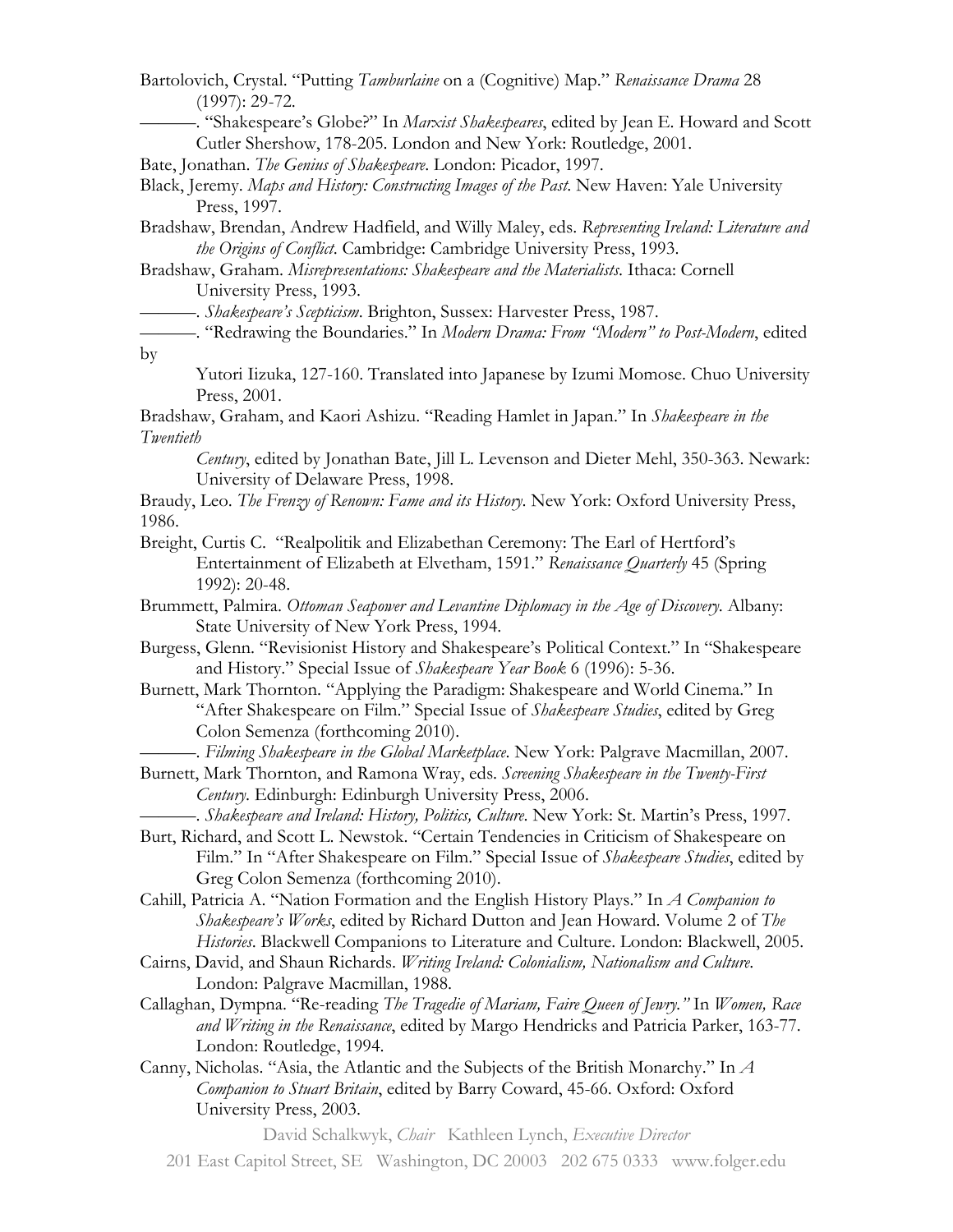| -. Kingdom and Colony: Ireland in the Atlantic World, 1560-1800. Baltimore: Johns Hopkins<br>University Press, 1988.  |
|-----------------------------------------------------------------------------------------------------------------------|
| Making Ireland British, 1580-1650. Oxford and New York: Oxford University Press,                                      |
| 2001.                                                                                                                 |
| -, ed. Europeans on the Move: Studies on European Migration, 1500-1800. Oxford:                                       |
| Clarendon Press; New York: Oxford University Press, 1994.                                                             |
| , ed. The Origins of Empire. Volume I of The Oxford History of the British Empire, edited                             |
| by William Roger Louis. Oxford and New York: Oxford University Press, 1998.                                           |
| Carroll, Clare. Circe's Cup: Cultural Transformations in Early Modern Writing about Ireland. Notre                    |
| Dame: University of Notre Dame Press in association with Field Day; Cork: Cork                                        |
| University Press, 2001.                                                                                               |
| Cartelli, Thomas. "Doing It Slant: Reconceiving Shakespeare in the Shakespeare Aftermath."                            |
| In "After Shakespeare on Film." Special Issue of Shakespeare Studies, edited by Greg                                  |
| Colon Semenza (forthcoming 2010).                                                                                     |
| -. "Prospero in Africa: The Tempest as Colonialist Text and Pretext." In Shakespeare                                  |
| Reproduced: The Text in History and Ideology, edited by Jean E. Howard and Marion F.                                  |
| O'Connor, 99-115. London: Methuen, 1987.                                                                              |
| Repositioning Shakespeare: National Formations, Postcolonial Appropriations. London and                               |
| New York: Routledge, 1999.<br>Cartelli, Thomas, and Katherine Rowe. New Wave Shakespeare on Screen. Cambridge: Polity |
| Press, 2007.                                                                                                          |
| Chakrabarty, Dipesh. Provincializing Europe: Postcolonial Thought and Historical Difference.                          |
| Princeton: Princeton University Press, 2000.                                                                          |
| Cheyfitz, Eric. The Poetics of Imperialism: Translation and Colonization from The Tempest to                          |
| Tarzan. Expanded edition. Philadelphia: University of Pennsylvania Press, 1997.                                       |
| Cogswell, Thomas, and Peter Lake. "Buckingham Does the Globe: Henry VIII and the                                      |
| Politics of Popularity in the 1620s." Shakespeare Quarterly 60.3 (Fall 2009): 253-278.                                |
| Cohn, Bernard. "The Command of Language and the Language of Command." In                                              |
| Colonialism and its Forms of Knowledge, 16-56. Princeton: Princeton University Press,                                 |
| 1996.                                                                                                                 |
| Conley, Tom. "Pierre Boiastuau's Cosmographic Stage: Theater, Text, and Map," Renaissance                             |
| Drama 23 (1992): 59-86.                                                                                               |
| -. The Self-Made Map: Cartographic Writing in Early Modern France. Minneapolis:                                       |
| University of Minnesota Press, 1996.                                                                                  |
| Cormack, Lesley B. Charting an Empire: Geography at the English Universities, 1580-1620.                              |
| Chicago: University of Chicago Press, 1997.                                                                           |
| Dobson, Michael. The Making of the National Poet: Shakespeare, Adaptation and Authorship, 1660-                       |
| 1769. Oxford: Clarendon Press; New York: Oxford University Press, 1992.                                               |
| Dollimore, Jonathan, and Alan Sinfield. "History and Ideology: The Instance of Henry V."                              |
| In Alternative Shakespeares, edited by John Drakakis, 208-227. London and New York:                                   |
| Methuen, 1985.                                                                                                        |
| Dzelzainis, Martin. "Shakespeare and Political Thought." In A Companion to Shakespeare,                               |
| edited by David Scott Kastan, 100-116. Malden, MA: Blackwell Publishers, 1999.                                        |
| Edgerton, Samuel. "From Mental Matrix to Mappamundi to Christian Empire: The Heritage                                 |
| of Ptolemaic Cartography in the Renaissance." In Art and Cartography, edited by                                       |
| David Woodward, 10-50. Chicago: University of Chicago Press, 1987.                                                    |
| Edwards, Philip. The Making of the Modern English State, 1460-1660. Basingstoke: Palgrave,                            |
| 2001.                                                                                                                 |
| -. Threshold of a Nation: A Study in English and Irish Drama. Cambridge: Cambridge                                    |
| University Press, 1979.                                                                                               |
| David Schalkwyk, Chair Kathleen Lynch, Executive Director                                                             |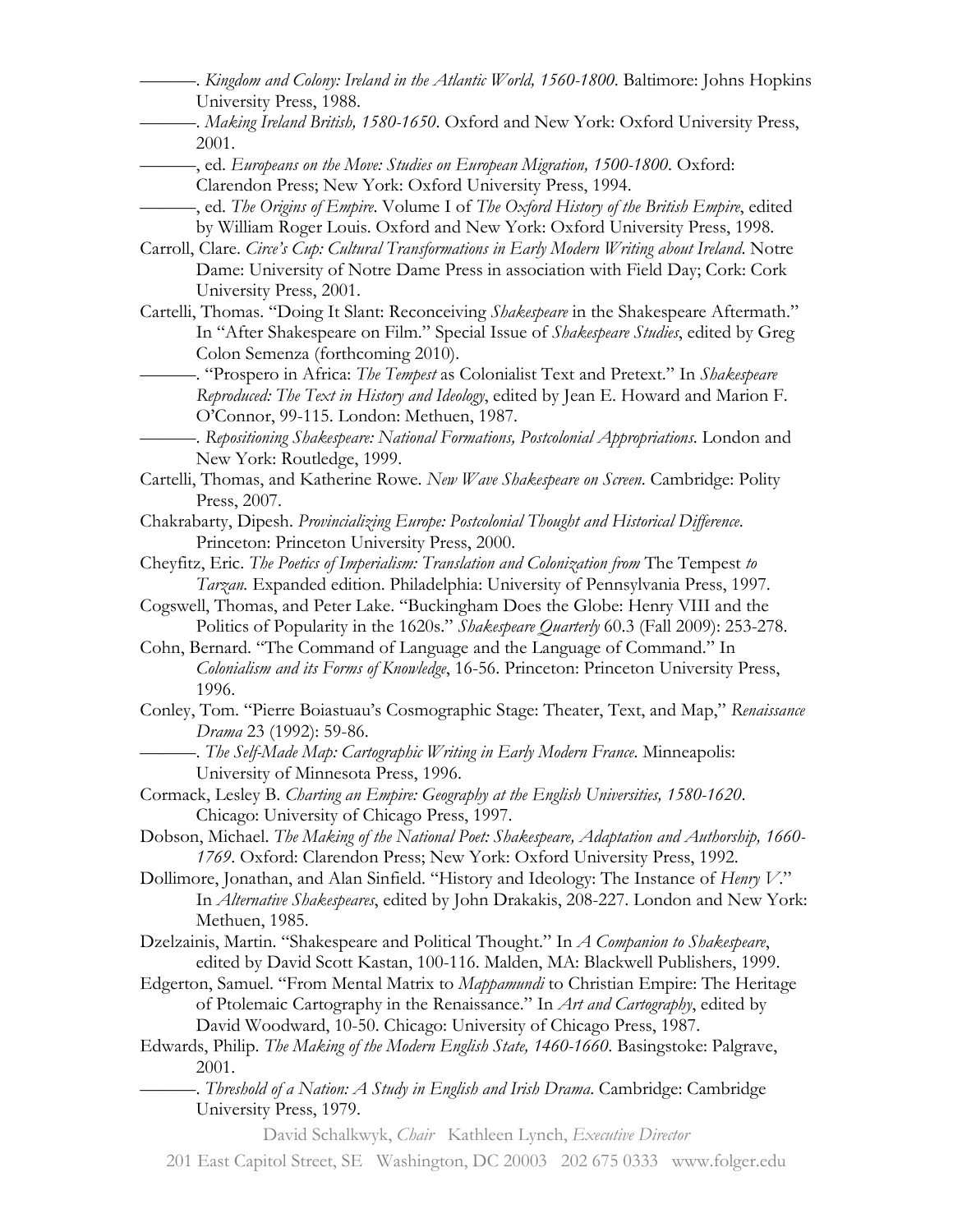- Egerton, Douglas R., Alison Games, Jane G. Landers, Kris E. Lane and Donald R. Wright. *The Atlantic World: A History, 1400-1888*. Wheeling, IL: Harlan Davidson, 2007.
- Feerick, Jean. "A 'Nation. . . Now Degenerate': Shakespeare's *Cymbeline*, Nova Britannia, and the Role of Diet and Climate in Reproducing Races." *Early American Studies: An Interdisciplinary Journal* 1.2 (Fall 2003): 30-71.
	- ———. *Strangers in Blood: Relocating Race in the Renaissance*. Toronto: University of Toronto Press, 2010.
- Floyd-Wilson, Mary. *English Ethnicity and Race in Early Modern Drama*. Cambridge and New York: Cambridge University Press, 2003.
- Floyd-Wilson, Mary, and Garrett A. Sullivan, Jr., eds. *Environment and Embodiment in Early Modern England*. Basingstoke and New York: Palgrave Macmillan, 2007.
- Fumerton, Patricia C. *Cultural Aesthetics: Renaissance Literature and the Practice of Social Ornament*. Chicago: University of Chicago Press, 1991.
- Galery, Maria Clara Versiani. "Caliban/Cannibal/Carnival: Cuban Articulations of Shakespeare's *The Tempest*." In *Shakespeare in the Worlds of Communism and Socialism*, edited by Irena R. Makaryk and Joseph G. Price, 307-327. Toronto: University of Toronto Press, 2006.
- Games, Alison. "Beyond the Atlantic: English Globetrotters and Transoceanic Connections." *The William and Mary Quarterly* 63 (October 2006): 675-692.
	- ———. "England's Global Transition and the Cosmopolitans Who Made It Possible." *Shakespeare Studies* 35 (2007): 24-31.
	- ———. *Migration and the Origins of the English Atlantic World*. Cambridge and London: Harvard University Press, 1999.
- ———. *The Web of Empire. English Cosmopolitanisms in an Age of Expansion 1560-1600.* Oxford: Oxford University Press, 2008.
- Games, Alison, and Adam Rothman. *Major Problems in Atlantic History*. Boston: Houghton Mifflin, 2007.
- Gillies, John. "Marlowe, the Timur Legend, and the Motives of Geography." In *Playing the Globe: Genre and Geography in English Renaissance Drama*, edited by John Gillies and Virginia Mason Vaughan, 203-229. Madison: Fairleigh Dickinson University Press, 1998.
	- ———. *Shakespeare and the Geography of Difference*. Cambridge: Cambridge University Press, 1994.
- Gillies, John, Ruru Li, Ryuta Minami, and Poonam Trivedi. "Shakespeare and the Traditions of Asia." In *The Cambridge Companion to Shakespeare on Stage*, edited by Stanley Wells and Sarah Stanton, 259-283. Cambridge: Cambridge University Press, 2001.
- Gillies, John, and Virginia Mason Vaughan. *Playing the Globe: Genre and Geography in English Renaissance Drama*. Madison: Fairleigh Dickinson University Press, 1998.
- Goldberg, Jonathan. *James I and the Politics of Literature*. Baltimore: Johns Hopkins University Press, 1983.
- Gordon, Andrew, and Bernhard Klein, eds*. Literature, Mapping, and the Politics of Space in Early Modern Britain*. Cambridge and New York: Cambridge University Press, 2001.
- Grafton, Anthony, and Lisa Jardine. *From Humanism to the Humanities: Education and the Liberal Arts in Fifteenth- and Sixteenth-Century Europe*. Cambridge: Harvard University Press, 1986.
- Greenblatt, Stephen. "Marlowe, Marx and Anti-Semitism. *Critical Inquiry* 5.2 (Winter 1978): 291-307.
	- ———. *Marvelous Possessions: The Wonder of the New World*. Chicago: University of Chicago Press, 1991.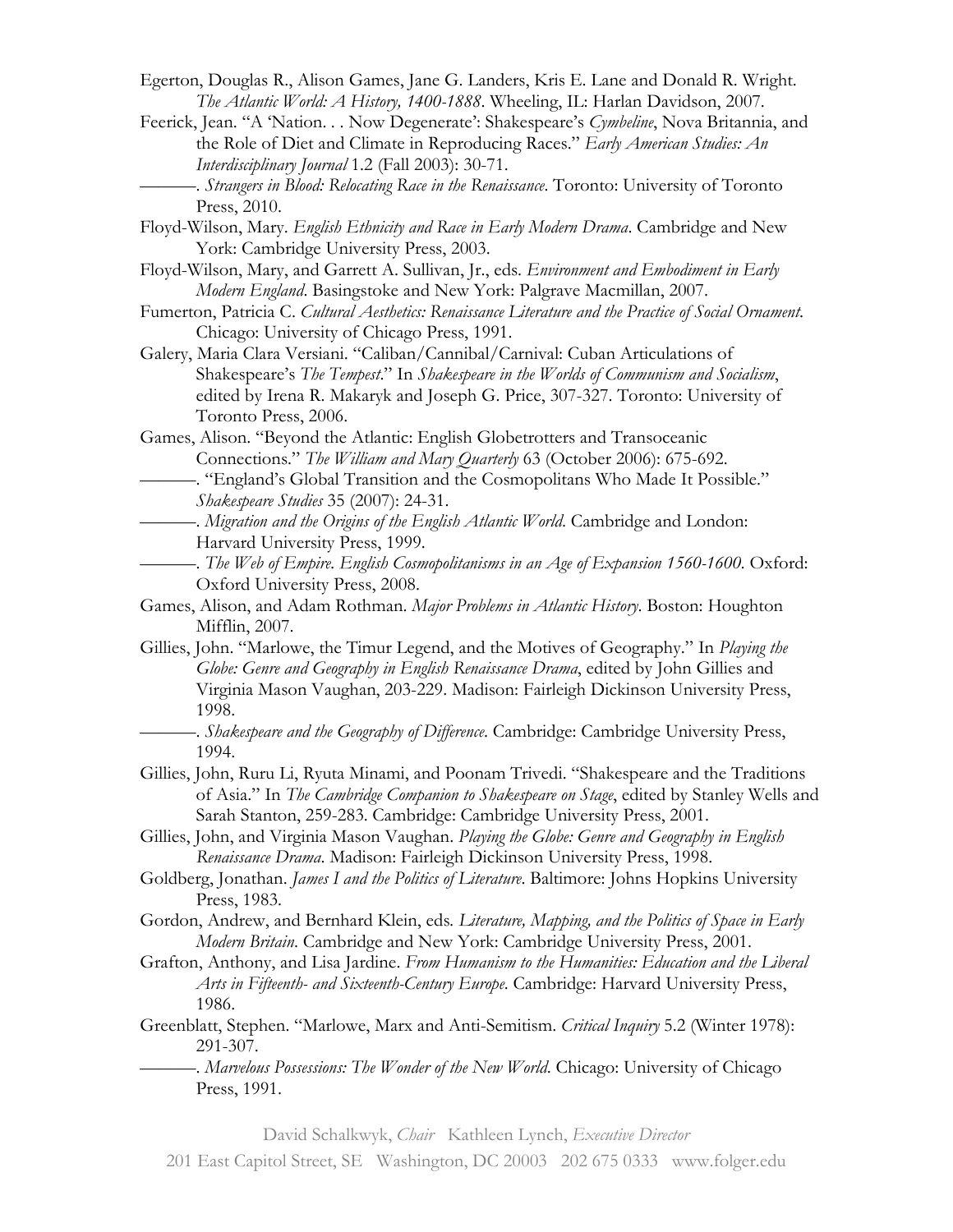- Habib, Imtiaz. *Shakespeare and Race: Postcolonial Praxis in the Early Modern Period*. Lanham, MD: University Press of America, 2000.
- Hadfield, Andrew. *Literature, Politics, and National Identity: Reformation to Renaissance*. Cambridge and New York: Cambridge University Press, 1994.
	- ———. " 'The naked and the dead': Elizabethan Perceptions of Ireland." In *Travel and Drama in Shakespeare's Time*, edited by Jean-Pierre Maquerlot and Michelle Willems, 32-54. Cambridge: Cambridge University Press, 1996.
		- ———. *Shakespeare and Republicanism*. Cambridge: Cambridge University Press, 2005.
	- ———. *Shakespeare, Spenser and the Matter of Britain*. Houndmills, Basingstoke, Hampshire and New York: Palgrave Macmillan, 2004.
- Hall, Kim F. "Culinary Spaces, Colonial Spaces: The Gendering of Sugar in the Seventeenth Century." In *Feminist Readings of Early Modern Culture: Emerging Subjects*, edited by Valerie Traub, M. Lindsay Kaplan and Dympna Callaghan, 172-176. Cambridge and New York: Cambridge University Press, 1996.
	- ———. "Sexual Politics and Cultural Identity in *The Masque of Blackness*." In *The Performance of Power: Theatrical Discourse and Politics*, edited by Sue Ellen Case and Janelle Reinelt, 3- 18. Iowa City: University of Iowa Press, 1991.
	- ———. *Things of Darkness: Economies of Race and Gender in Early Modern England*. Ithaca: Cornell University Press, 1995.
- Hammer, Paul E. J. "Shakespeare's *Richard II*, the Play of 7 February 1601, and the Essex Rising." *Shakespeare Quarterly* 59.1 (Spring 2008): 1-35.
- Hampton, Timothy. *Writing from History: The Rhetoric of Exemplarity in Renaissance Literature*. Ithaca: Cornell University Press, 1990.
- Harley, J.B. "Maps, Knowledge, and Power." In *The Iconography of Landscape: Essays on the Symbolic Representation, Design and Use of Past Environments*, edited by Denis Cosgrove and Stephen Daniels, 277-312. Cambridge: Cambridge University Press, 1989.
- Harley, J.B., and David Woodward, eds. *The History of Cartography*. Six volumes. Chicago: University of Chicago Press, 1987.
- Harris, Jonathan Gil. *Foreign Bodies and the Body Politic: Discourses of Social Pathology in Early Modern England*. Cambridge and New York: Cambridge University Press, 1998.
- Helgerson, Richard. *Forms of Nationhood: The Elizabethan Writing of England*. Chicago: University of Chicago Press, 1992.
- Henderson, Diana E., ed. *Alternative Shakespeares. 3*. London and New York: Routledge, 2008.
- Hendricks, Margo. "Obscured by Dreams": Race, Empire, and Shakespeare's *A Midsummer Night's Dream*." *Shakespeare Quarterly* 47.1 (Spring 1996): 37-60.
- Highley, Christopher. "Wales, Ireland, and *1 Henry IV*." *Renaissance Drama* 21 (1990): 91-114.
- Hoenselaars, A. J. *Images of Englishmen and Foreigners in the Drama of Shakespeare and his Contemporaries*. Rutherford: Fairleigh Dickinson University Press: Associated University Presses, 1992.
- Holderness, Graham. *Visual Shakespeare: Essays in Film and Television*. Hatfield, Hertfordshire: University of Hertfordshire Press, 2002.
- Hopkins, A. G., ed. *Globalization in World History.* New York: W. W. Norton, 2002.

Howard, Jean. "An English Lass Amid the Moors: Gender, Race, and Sexuality, and National Identity in Heywood's *The Fair Maide of the West*." In *Women, 'Race,' and Writing*, edited by Margo Hendricks and Patricia Parker, 101-117. London: Routledge, 1994.

- Howard, Jean, and Phyllis Rackin. *Engendering a Nation: A Feminist Account of Shakespeare's English Histories*. London and New York: Routledge, 1997.
- Huang, Alexander C.Y. *Chinese Shakespeares: Two Centuries of Cultural Exchange*. New York: Columbia University Press, 2009.

David Schalkwyk, *Chair* Kathleen Lynch, *Executive Director*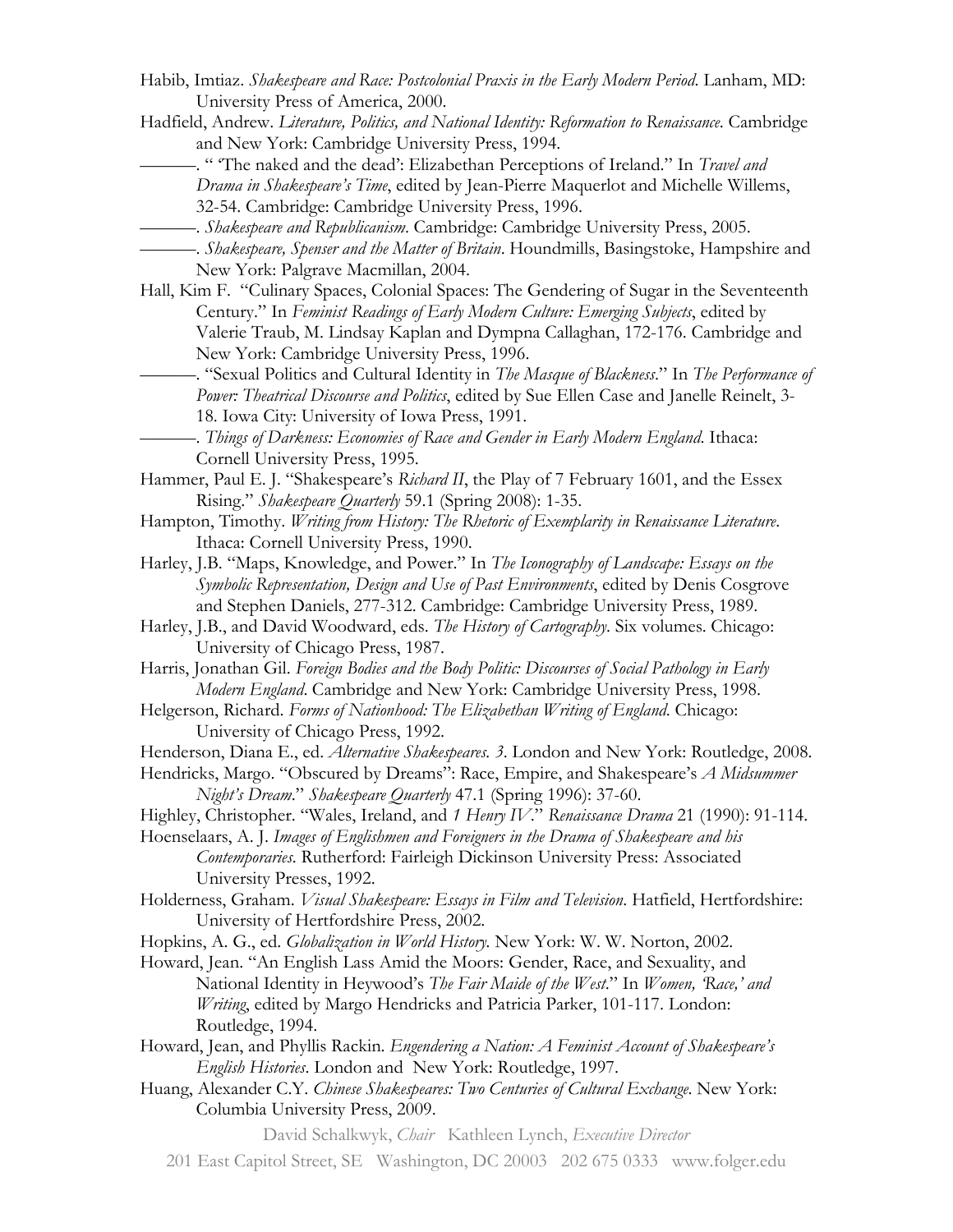- Huang, Alexander C.Y., and Charles S. Ross, eds. *Shakespeare in Hollywood, Asia, and Cyberspace*. West Lafayette: Purdue University Press, 2009.
- Hulme, Peter. *Colonial Encounters: Europe and the Native Caribbean, 1492-1797*. London and New York: Methuen, 1986.
- Hulme, Peter, and William Sherman. The Tempest *and its Travels*. Philadelphia: University of Pennsylvania Press, 2000.
- Hunter, G.K. "A Roman Thought: Renaissance Attitudes to History Exemplified in Shakespeare and Jonson." In *An English Miscellany: Presented to W.S. Mackie*, edited by Brian S. Lee. Cape Town and New York: Oxford University Press, 1977.
- Hutchison, T. W. *Before Adam Smith. The Emergence of Political Economy*. Oxford, UK, and Cambridge, MA: B. Blackwell, 1988.
- Izubuchi, Hiroshi. "A Hamlet of Our Own: Some Japanese Adaptations." In Hamlet *and Japan*, edited by Yoshiko Ueno, 187-203. New York: AMS Press, 1995.
- Jackson, Russell. *Shakespeare Films in the Making: Vision, Production, and Reception*. Cambridge and New York: Cambridge University Press, 2007.
- James, Heather. *Shakespeare's Troy: Drama, Politics, and the Translation of Empire*. Cambridge: Cambridge University Press, 1997.
- Joughin, John J., ed. *Shakespeare and National Culture*. Manchester and New York: Manchester University Press, 1997.
- Kahn, Coppélia. *Roman Shakespeare: Warriors, Wounds, and Women*. London and New York: Routledge, 1997.
- Kahn, Coppélia, Heather S. Nathans, and Mimi Godfrey, eds. *Shakespearean Educations: Power, Citizenship, and Performance*. Newark: University of Delaware Press, 2010.
- Kamps, Ivo, and Jyotsna G. Singh, eds. *Travel Knowledge: European "Discoveries" in the Early Modern Period*. New York: Palgrave, 2001.
- Kennedy, Dennis, ed. *Foreign Shakespeare: Contemporary Performance*. Cambridge and New York: Cambridge University Press, 1993.
- Kerrigan, John. *Archipelagic English: Literature, History, and Politics, 1603-1707*. Oxford and New York: Oxford University Press, 2008.
- Kilgour, Maggie. *From Communion to Cannibalism: An Anatomy of Metaphors of Incorporation*. Princeton: Princeton University Press, 1990.
- Kishi, Tetsuo, and Graham Bradshaw. "Shakespeare and Japanese Film: Kurosawa Akira." In *Shakespeare in Japan*, 126-145. London and New York: Continuum, 2006.
- Klein, Bernhard. *Fictions of the Sea: Critical Perspectives on the Ocean in British Literature and Culture*. Aldershot, Hants, England and Burlington, VT: Ashgate, 2002.
	- ———. *Maps and the Writing of Space in Early Modern England and Ireland*. New York: St. Martin's Press, 2001.
- Kliman, Bernice W., and Rick J. Santos, eds. *Latin American Shakespeares*. Madison and Teaneck: Fairleigh Dickinson University Press, 2005.
- Knight, G. Wilson. *The Imperial Theme; Further Interpretations of Shakespeare's Tragedies including the Roman plays*. London and New York: Oxford University Press, [1931].
- Korda, Natasha. *Shakespeare's Domestic Economies: Gender and Property in Early Modern England*. Philadelphia: University of Pennsylvania Press, 2002.
- Lake, Peter. "Changing Attitudes towards Religion." In *Shakespeare: An Oxford Guide*, edited by Stanley Wells and Lena Cowen Orlin, 127-138. Oxford: Oxford University Press, 2003.
	- ———. "From *Leicester his Commonwealth* to *Sejanus his Fall*: Ben Jonson and the Politics of Roman (Catholic) Virtue." In *Catholics and the "Protestant Nation": Religious Politics and Identity in Early Modern England*, edited by Ethan Shagan, 128-161. Manchester: Manchester University Press, 2005.

David Schalkwyk, *Chair* Kathleen Lynch, *Executive Director*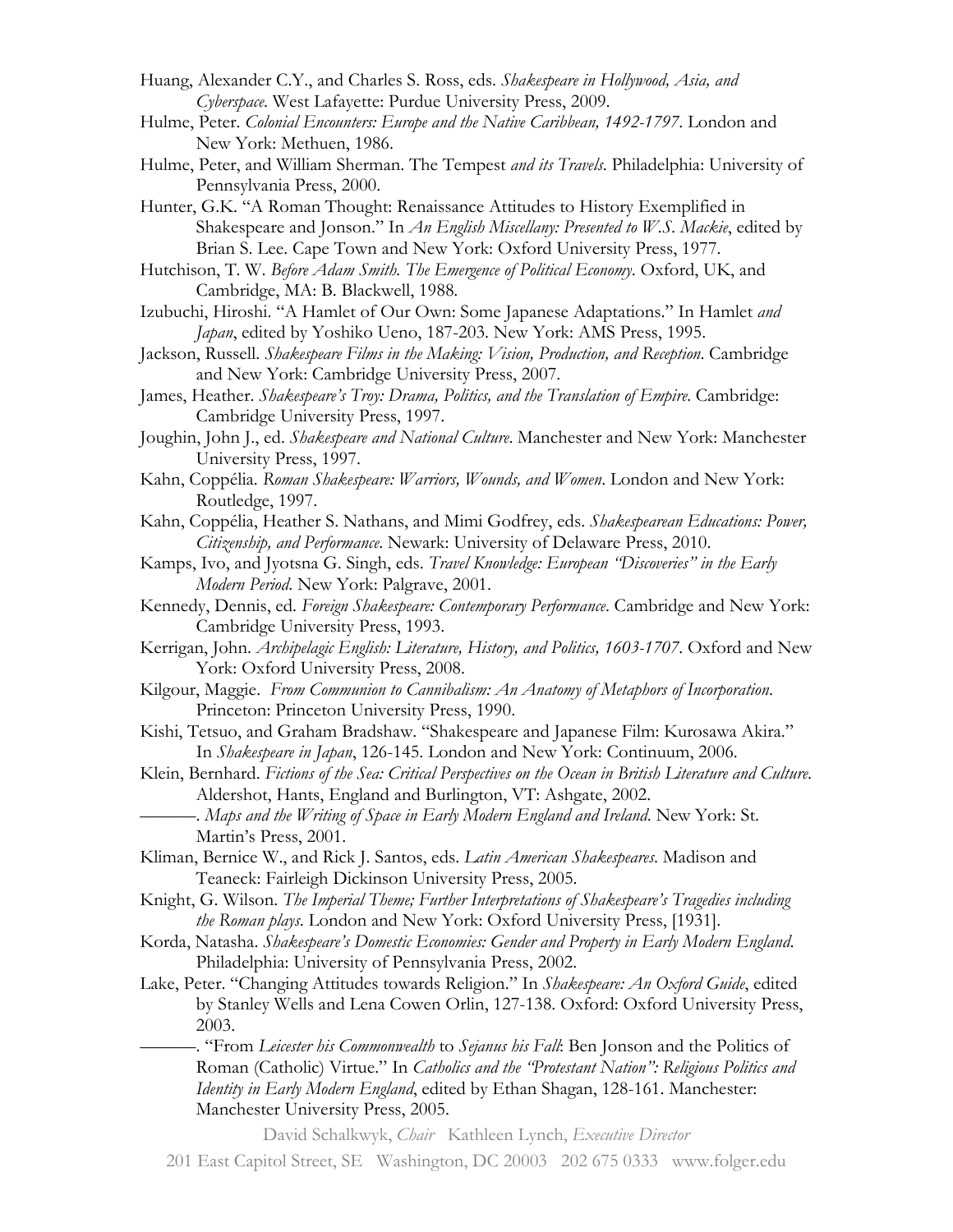———. "Ministers, Magistrates, and the Production of 'Order' in *Measure for Measure*." *Shakespeare Survey* 54 (2001): 165-181.

———. "Religious Identities in Shakespeare's England." In *A Companion to Shakespeare*, edited by David Scott Kastan, 57-84. Oxford and Malden, MA: Blackwell Publishers, 1999.

- Lake, Peter, with Michael Questier. *The Antichrist's Lewd Hat: Protestants, Papists, and Players in Post-Reformation England*. New Haven and London: Yale University Press, 2002.
- Lake, Peter, and Steven Pincus, eds. *The Politics of the Public Sphere in Early Modern England*. Manchester and New York: Manchester University Press, 2007.
- Lal, Ananda, Sukanta Chaudhuri, and Rangana Banerjee, eds. *Shakespeare on the Calcutta Stage: A Checklist*. Kolkata: Papyrus Publishing House, 2002.

Lane, Robert. " 'When Blood is their Argument': Class, Character, and Historymaking in Shakespeare's and Branagh's *Henry V*." *English Literary History* 61 (1994): 27-52.

Lanier, Douglas. "Recent Shakespeare Adaptation and the Mutations of Cultural Capital." In "After Shakespeare on Film." Special Issue of *Shakespeare Studies*, edited by Greg Colon Semenza (forthcoming 2010).

Levin, Carole, and John Watkins. *Shakespeare's Foreign Worlds: National and Transnational Identities in the Elizabethan Age*. Ithaca: Cornell University Press, 2009.

- Li, Ruru. *Shashibiya: Staging Shakespeare in China*. Aberdeen, Hong Kong: Hong Kong University Press, 2003.
- Linton, Joan Pong. *The Romance of the New World: Gender and the Literary Formations of English Colonialism*. Cambridge and New York: Cambridge University Press, 1998.
- Little, Arthur L., Jr. *Shakespeare Jungle Fever: National-Imperial Re-visions of Race, Rape, and Sacrifice*. Stanford: Stanford University Press, 2000.

Loomba, Ania. *Colonialism-Postcolonialism*. London and New York: Routledge, 1998.

- ———. *Gender, Race, Renaissance drama*. Manchester and New York: Manchester University Press and St. Martin's Press, 1989.
- ———. "Hamlet in Mizoram." In *Cross-cultural Performances: Differences in Women's Re-visions of Shakespeare*, edited by Marianne Novy, 227-250. Urbana: University of Illinois Press, 1993.

———. *Shakespeare, Race, and Colonialism*. Oxford: Oxford University Press, 2002.

- Loomba, Ania, and Martin Orkin, eds. *Post-Colonial Shakespeares*. London and New York: Routledge, 1998.
- Makaryk, Irena R., and Joseph G. Price, eds. *Shakespeare in the Worlds of Communism and Socialism*. Toronto: University of Toronto Press, 2006.
- Maley, Willy. *Nation, State, and Empire in English Renaissance Literature: Shakespeare to Milton*. New York: Palgrave Macmillan, 2003.
- Marshall, P. J. *A Free Though Conquering People. Britain and Asia in the Eighteenth Century*. London: King's College, 1981.
	- ———. *The Making and Unmaking of Empire. Britain, India and America 1750-1783.* Oxford: Oxford University Press, 2005.
- Massai, Sonia, ed. *World-Wide Shakespeares: Local Appropriations in Film and Performance*. London and New York: Routledge, 2005.
- Massarella, Derek. *A World Elsewhere: Europe's Encounter with Japan in the Sixteenth and Seventeenth Centuries.* New Haven: Yale University Press, 1990.
- Matar, Nabil. *Islam in Britain, 1558-*1685. Cambridge: Cambridge University Press, 1998.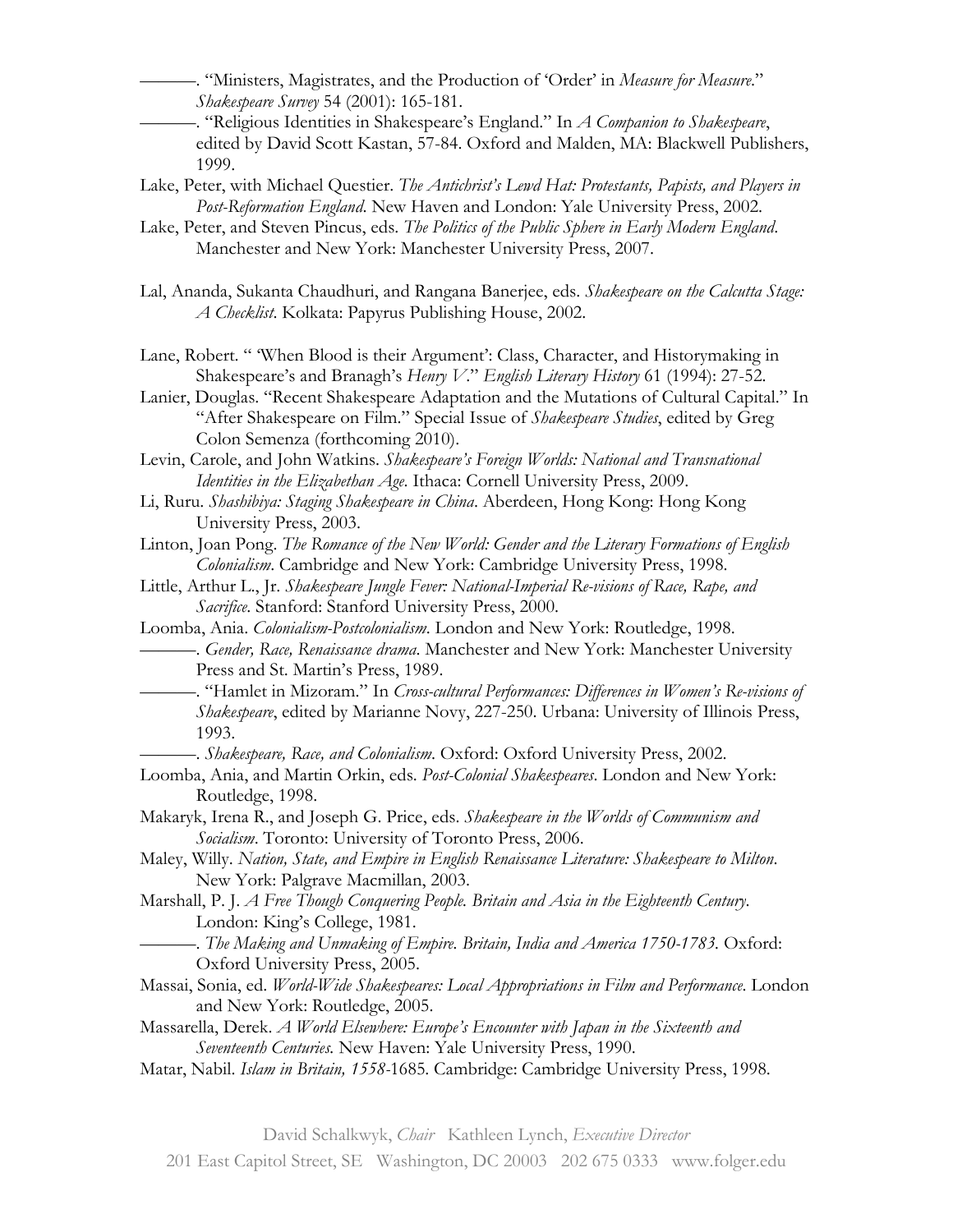———. *Turks, Moors, and Englishmen in the Age of Discovery.* New York: Columbia University Press, 1999.

- McBride, Kari. *Country House Discourse in Early Modern England: A Cultural Study of Landscape and Legitimacy.* New York: Ashgate Publishing, 2001.
- McDonald, Joyce Green. " 'The Force of Imagination': The Subject of Blackness in Shakespeare, Jonson, and Ravenscroft." *Renaissance Papers* (1991): 53-74.
- McEachern, Claire. *The Poetics of English Nationhood, 1590-1612*. Cambridge and New York: Cambridge University Press, 1996.
- McGrane, Bernard. "The Other in the Renaissance." In *Beyond Anthropology: Society and the Other*, 6-42. New York: Columbia University Press, 1989.
- Mehta, Uday Singh. *Liberalism and Empire. A Study in Nineteenth Century British Liberal Thought*. Chicago: University of Chicago Press, 1999.
- Miles, Gary B. "How Roman Are Shakespeare's Romans?" *Shakespeare Quarterly* 40.3 (Fall 1989) 257-283.
- Mintz, Sidney W. *Sweetness and Power: The Place of Sugar in Modern History*. New York: Viking Press, 1985.
- Miola, Robert V. *Shakespeare's Rome*. Cambridge and New York: Cambridge University Press, 1983.
- Modenessi, Alfredo Michel. "Of Shadows and Stones: Revering and Translating 'The Word' Shakespeare in Mexico." *Shakespeare Survey* 54 (2001): 152-164.
- Morgan, Hiram, ed. *Political Ideology in Ireland, 1541-1641*. Dublin: Four Courts Press, 1999.
- Muldoon, James. *Empire and Order. The Concept of Empire, 800-1800.* New York: Palgrave Macmillan, 1999.
- Murphy, Andrew. *But the Irish Sea Betwixt Us: Ireland, Colonialism and Renaissance Literature*. Lexington: University Press of Kentucky, 1999.
- Muthu, Sankar. *Enlightenment Against Empire*. Princeton: Princeton University Press, 2003.
- Neill, Michael. "Broken English and Broken Irish: Nation, Language, and the Optic of Power in Shakespeare's Histories." *Shakespeare Quarterly* 45 (1994): 1-32.
	- ———. " 'The Exact Map of Discovery of Human Affairs': Shakespeare and the Plotting of History." In *Putting History to the Question: Power, Politics, and Society in English Renaissance Drama*, 373-397. New York: Columbia University Press, 2000.
	- ———. *Issues of Death: Mortality and Identity in English Renaissance Tragedy*. Oxford: Clarendon Press; New York: Oxford University Press, 1997.
	- ———. " 'Material Flames': Romance, Empire and Mercantile Fantasy in John Fletcher's *Island Princess.*" In *Putting History to the Question: Power, Politics, and Society in English Renaissance Drama*, 312-338. New York: Columbia University Press, 2000.
		- ———. "Putting History to the Question: An Episode of Torture at Bantam in Java, 1604." In *Putting History to the Question: Power, Politics, and Society in English Renaissance Drama*, 285-309. New York: Columbia University Press, 2000.
		- ———. *The World Beyond: Shakespeare and the Tropes of Translation*. New York: Columbia University Press, 2000.
- Netzloff, Mark. *England's Internal Colonies: Class, Capital, and the Literature of Early Modern English Colonialism*. New York: Palgrave Macmillan, 2003.
- Newman, Karen. *Cultural Capitals: Early Modern London and Paris*. Princeton: Princeton University Press, 2007.
- Ogborn, Miles. *Global Lives. Britain and the World 1550-1800*. Cambridge: Cambridge University Press, 2008.
- Ohlmeyer, Jane H., ed. *Political Thought in Seventeenth-Century Ireland: Kingdom or Colony*. Cambridge: Cambridge University Press, 2000.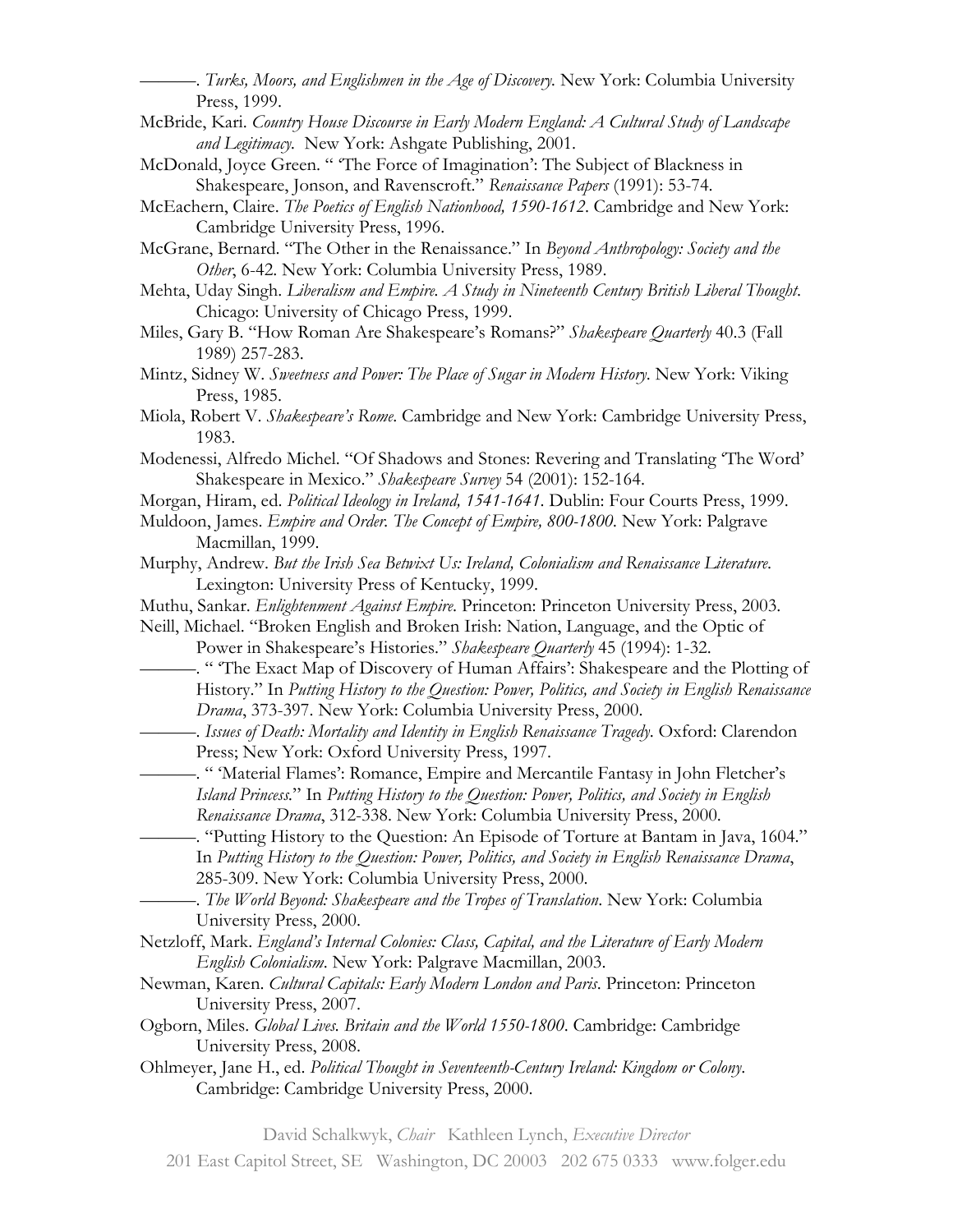- Orr, Bridget. *Empire on the English Stage 1660-1714*. Cambridge: Cambridge University Press, 2001.
- Oz, Avraham, ed. *Strands Afar Remote: Israeli Perspectives on Shakespeare*. Newark: University of Delaware Press; London: Associated University Presses, 1998.
- Pagden, Anthony. *Lords of All the World. Ideologies of Empire in Spain, Britain and France c. 1500- 1800*. New Haven: Yale University Press, 1998.
- Palmer, Patricia. *Language and Conquest in Early Modern Ireland: English Renaissance Literature and Elizabethan Imperial Expansion*. Cambridge and New York: Cambridge University Press, 2001.
- Parker, Barbara L. *Plato's Republic and Shakespeare's Rome: A Political Study of the Roman Works*. Newark: University of Delaware Press, 2004.
- Pitts, Jennifer. *A Turn to Empire. The Rise of Imperial Liberalism in Britain and Empire*. Princeton: Princeton University Press, 2005.
- Rackin, Phyllis. *Stages of History: Shakespeare's English Chronicles*. New York: Cornell University Press, 1990.
- Raman, Shankar. "Imaginary Islands: Staging the East." *Renaissance Drama* 26 (1995): 131- 161.
- Resende, Aimara da Cunha, ed. *Foreign Accents: Brazilian Readings of Shakespeare.* Newark: University of Delaware Press, 2002.
- Retamar, Roberto Fernandez. "Caliban." In *Caliban and Other Essays*, translated by Edward Baker. Minneapolis: University of Minnesota Press, 1989.
- Robinson, Bendict. *Islam and Early Modern English Literature: The Politics of Romance from Spenser to Milton.* New York: Palgrave, 2007.
- Rowe, Katherine. " 'Remember me: Technologies of Memory in Michael Almereyda's *Hamlet*." In *Shakespeare the Movie II: Popularizing the Plays on Film, TV, and DVD*, edited by Richard Burt and Lynda E. Boose, 37-55. London and New York: Routledge, 2003.
- Rowe, Katherine, ed. "Shakespeare and New Media." Special Issue of *Shakespeare Quarterly* (forthcoming 2010).
- Roy, Amitava, Krishna Sen, and Debnarayan Bandopadhyay, eds. *Colonial and Postcolonial Shakespeares: Papers and Proceedings of the World Shakespeare Conference Calcutta 2000*. Kolkata: Shakespeare Society of Eastern India in collaboration with Avantgarde Press, 2001.
- Rubies, Joan-Pau. "Oriental Despotism and European Orientalism: Botero to Montesquieu." *Journal of Early Modern History* 9 (2005): 109-180.
	- ———. *Travel and Ethnology in the Renaissance: South India through European Eyes, 1250-1625*. Cambridge and New York: Cambridge University Press, 2000.
- ———. *Travellers and Cosmographers: Studies in the History of Early Modern Travel and Ethnology*. Aldershot [England] and Burlington, VT: Ashgate, 2007.
- Ryuta, Minami, Ian Carruthers, and John Gillies, eds. *Performing Shakespeare in Japan*. Cambridge and New York: Cambridge University Press, 2001.
- Sasayama, Takashi, J.R. Mulryne, and Margaret Shewring, eds. *Shakespeare and the Japanese Stage*. Cambridge and New York: Cambridge University Press, 1998.
- Schwartz, Stuart. *Implicit Understandings. Observing, Reporting and Reflecting on the Encounters between Europeans and Other Peoples in the Early Modern Era.* Cambridge: Cambridge University Press, 1994.
- Seaton, Ethel. "Marlowe's Map." *Essays and Studies by Members of the English Association* X (1924): 13-35.
- Semenza, Greg Colon, ed. "After Shakespeare on Film." Special Issue of *Shakespeare Studies* (forthcoming 2010).

<sup>201</sup> East Capitol Street, SE Washington, DC 20003 202 675 0333 www.folger.edu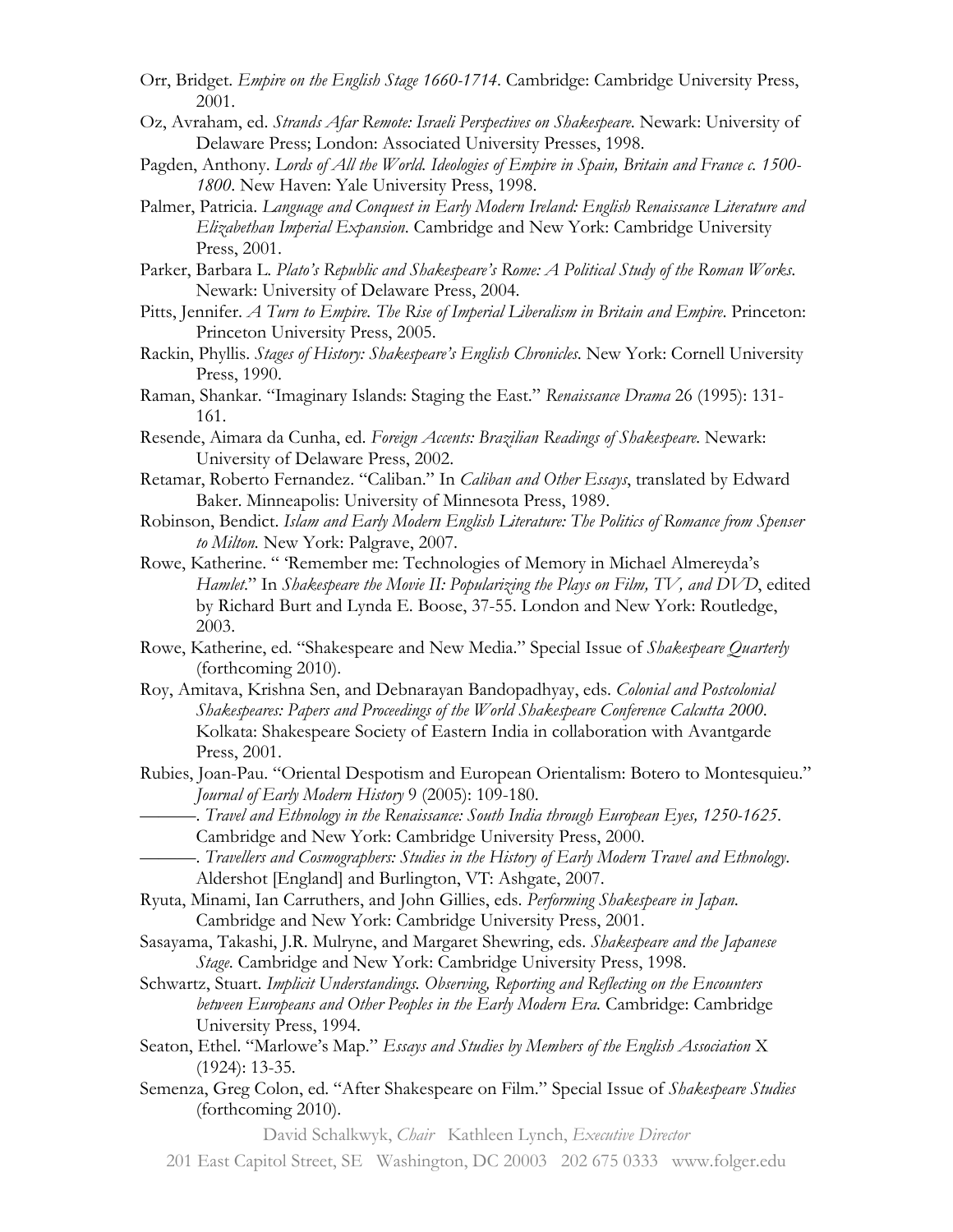Shapiro, James. *Shakespeare and the Jews*. New York: Columbia University Press, 1996.

- Sharpe, Kevin, and Peter Lake, eds. *Culture and Politics in Early Stuart England*. Stanford: Stanford University Press, 1993.
- Sher, Antony, and Gregory Doran. *Woza Shakespeare!:* Titus Andronicus *in South Africa*. London: Methuen Drama, 1996.
- Singh, Jyotsna G. *Colonial Narratives/Cultural Dialogues: Discoveries of India in the Language of Colonialism*. London and New York: Routledge, 1996.
	- ———. *A Companion to the Global Renaissance: English Literature and Culture in the Era of*
	- *Expansion*. Chichester, UK; Malden, MA: Wiley-Blackwell Publishers, 2009.
	- ———. "Different Shakespeares: The Bard in Colonial/Postcolonial India." *Theatre Journal* (December 1989): 445-58.
- ———. "Othello's Identity: Postcolonial Theory and Contemporary African Rewritings of *Othello*." In *Women, Race and Writing in the Renaissance*, edited by Margo Hendricks and Patricia Parker, 287-299. London: Routledge, 1994.
- Smith, Ian. *Race and Rhetoric in the Renaissance: Barbarian Errors*. New York: Palgrave Macmillan, 2009.
	- ———. "White Skin, Black Masks: Racial Cross-dressing on the Early Modern Stage." *Renaissance Drama*, n.s. 32 (2003): 33-67.
- Spencer, T.J.B. "Shakespeare and the Elizabethan Romans." *Shakespeare Survey* 10 (1957): 27- 38.
- Spiekerman, Tim. *Shakespeare's Political Realism: The English History Plays*. Albany: State University of New York Press, 2001.

———. "Space, Measurement, and Stalking *Tamburlaine*." *Renaissance Drama* 28 (1997): 3-27. Teltscher, Kate. *India Inscribed. European and British Writing about India 1600-1800*. Delhi: India Oxford University Press, 1995.

Thomas, Vivian. *Shakespeare's Roman Worlds*. London and New York: Routledge, 1989.

Trivedi, Poonam, and Dennis Bartholomeusz, eds. *India's Shakespeare: Translation, Interpretation, and Performance*. Newark: University of Delaware Press, 2005.

- Vaughan, Alden, and Virginia Mason Vaughan. *Caliban: A Cultural History*. Cambridge: Cambridge University Press, 1993.
- Viswanathan, Gauri. *Masks of Conquest: Literary Study and British Rule in India*. New York: Columbia University Press, 1989.
- Wall, Wendy. *Staging Domesticity: Household Work and English Identity in Early Modern Drama*. Cambridge: Cambridge University Press, 2006.
- Wang, Shuhua. "From Maoism to (Post) Modernism: *Hamlet* in Communist China." In *Shakespeare in the Worlds of Communism and Socialism*, edited by Irena R. Makaryk and Joseph G. Price, 283-302. Toronto: University of Toronto Press, 2006.
- Ward, Ian. "The Political Context of Shakespeare's Constitutionalism." *Shakespeare Yearbook 6* (1996): 275-289.
- White, Hayden. "Forms of Wildness: The Archaeology of an Idea." In *Tropics of Discourse: Essays in Cultural Criticism*, 150-182*.* Baltimore: Johns Hopkins University Press, 1978.
- Wilson, Anne, ed. *"Banquetting Stuffe": The Fare and Social Background of the Tudor and Stuart Banquet*. Edinburgh: Edinburgh University Press, 1991.